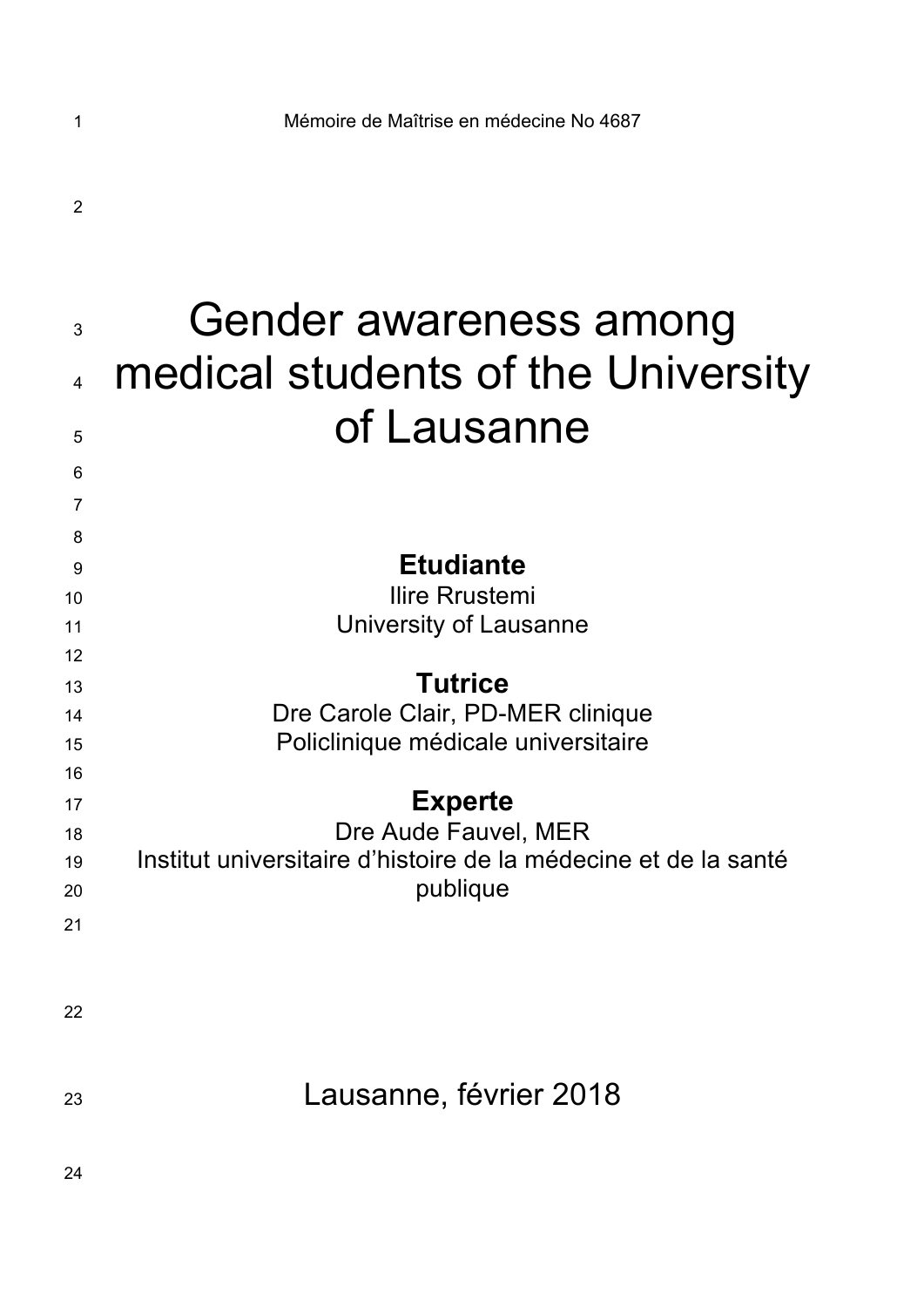| 25                                                                   |                                                                                                                                                                                                                                                                                             | Carole Clair, MD, MSc, PD-MER <sup>abc</sup> ; Ilire Rrustemi <sup>c</sup> , student |                |                                                                   |
|----------------------------------------------------------------------|---------------------------------------------------------------------------------------------------------------------------------------------------------------------------------------------------------------------------------------------------------------------------------------------|--------------------------------------------------------------------------------------|----------------|-------------------------------------------------------------------|
| 26                                                                   | <sup>a</sup> Department of Ambulatory Care and Community Medicine, Lausanne University Hospital,                                                                                                                                                                                            |                                                                                      |                |                                                                   |
| 27                                                                   | Lausanne, Switzerland <sup>b</sup> Policlinique médicale universitaire <sup>c</sup> Faculté de Biologie et                                                                                                                                                                                  |                                                                                      |                |                                                                   |
| 28                                                                   |                                                                                                                                                                                                                                                                                             | médecine, Université de Lausanne                                                     |                |                                                                   |
| 29                                                                   |                                                                                                                                                                                                                                                                                             |                                                                                      |                |                                                                   |
| 30                                                                   | Authors' emails:                                                                                                                                                                                                                                                                            |                                                                                      |                |                                                                   |
| 31                                                                   | Carole Clair: carole.clair@hospvd.ch                                                                                                                                                                                                                                                        |                                                                                      |                |                                                                   |
| 32                                                                   | Ilire Rrustemi: ilire.rrustemi@gmail.com                                                                                                                                                                                                                                                    |                                                                                      |                |                                                                   |
| 33                                                                   |                                                                                                                                                                                                                                                                                             |                                                                                      |                |                                                                   |
| 34                                                                   | Address for correspondence and reprints                                                                                                                                                                                                                                                     |                                                                                      |                |                                                                   |
| 35                                                                   |                                                                                                                                                                                                                                                                                             |                                                                                      |                |                                                                   |
| 36<br>37<br>38<br>39<br>40<br>41<br>42<br>43<br>44<br>45<br>46<br>47 | Carole Clair, MD, MSc, PD-MER<br>Department of Ambulatory Care and Community Medicine<br>PMU   Policlinique médicale universitaire<br>Rue du Bugnon44<br>CH-1011 Lausanne   Switzerland<br>Phone +41 79 556 81 46<br>Fax + 41 21 314 61 06<br>carole.clair@hospvd.ch<br>www.pmu-lausanne.ch |                                                                                      |                | <b>Ilire Rrustemi</b><br>Student<br><b>University of Lausanne</b> |
| 48                                                                   | Word count abstract: 385 Main text: 7463                                                                                                                                                                                                                                                    |                                                                                      |                |                                                                   |
| 49                                                                   | <b>Number of tables: 4</b>                                                                                                                                                                                                                                                                  | Figures: 1                                                                           | References: 16 |                                                                   |
| 50                                                                   | Journals to be considered:                                                                                                                                                                                                                                                                  |                                                                                      |                |                                                                   |
| 51                                                                   | <b>BMC Medical Education</b>                                                                                                                                                                                                                                                                |                                                                                      |                |                                                                   |
| 52                                                                   | Journal of women's health                                                                                                                                                                                                                                                                   |                                                                                      |                |                                                                   |
|                                                                      |                                                                                                                                                                                                                                                                                             |                                                                                      |                |                                                                   |
| 53                                                                   | <b>BMJ Open</b>                                                                                                                                                                                                                                                                             |                                                                                      |                |                                                                   |
| 54                                                                   |                                                                                                                                                                                                                                                                                             |                                                                                      |                |                                                                   |
| 55                                                                   |                                                                                                                                                                                                                                                                                             |                                                                                      |                |                                                                   |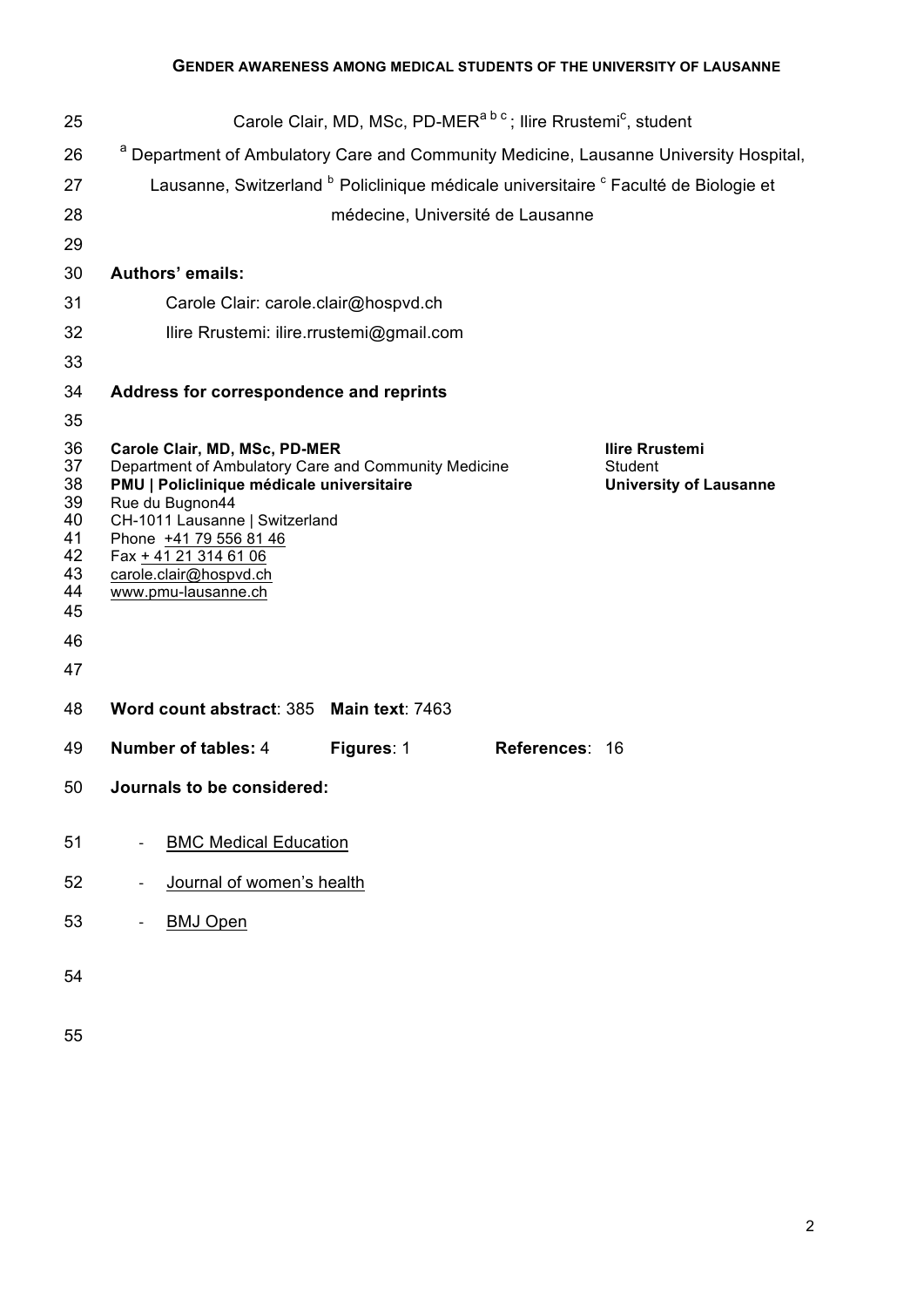## **Abstract**

 Background: Gender is an important social determinant, that influences healthcare. The lack of gender awareness leads to gender bias and can contribute to poor patient care. Our objectives were to assess gender sensitivity and the presence of gender stereotypes among medical students.

 Methods: A valid scale (NGAMS – Nijmegen Gender Awareness in Medicine Scale), with 3 sub scores assessing gender sensitivity (GS) and gender stereotypes toward patients (GRIP) and doctors (GRID) (ranging from 1 to 5), was translated in French and was distributed to all the medical students registered at the University of Lausanne in April 2017. In parallel, gender gap in medical knowledge was assessed using a clinical case of a non-gender specific pathology (ankle sprain) and a multiple-choice question about the main cause of mortality in Switzerland. Mean subscales were calculated for male and female students. A linear model with students' sex and age was built. For the clinical vignette and multiple-choice question, 69 percentage of correct answers were compared between male and female using chi tests.

 Results: In total, 396 students answered to the N-GAMS questionnaire, their mean age was 22 years old, 62.6% of them were women. GS and GRID sub-scores were not significantly different between female and male students (GS 3.62 for women, 3.70 for men, p=0.270, GRID 2.10 for women, 2.13 for men, p= 0.758). A significant difference was found with the GRIP subscale, with a mean score of 1.83 for women and 2.07 for men (p <0.001), which suggests a more stereotyped opinion toward patients among male students. A trend was observed with age, gender sensibility increased (p<0.001) and stereotypes decreased (GRIP p=0.04, GRID p=0.02) with students getting older. The clinical case vignette and multiple-choice questionnaire were answered by 607 students (61.2% women). Students choose the same management for female and male clinical case. However, in the multiple-choice question students acknowledged that cardiovascular disease was the main cause of mortality for men in 73% of cases vs. 51.3% of women (p <0.001).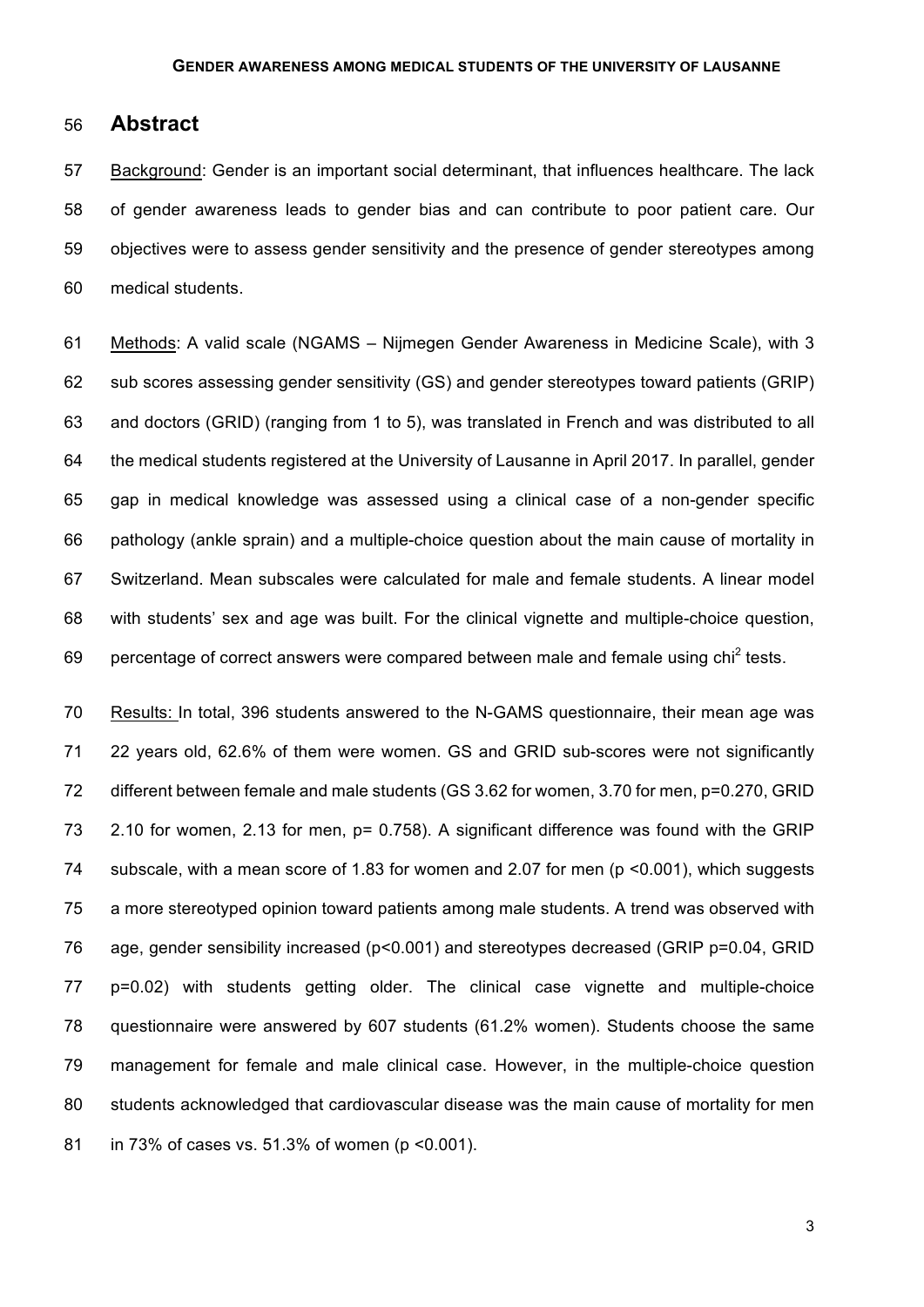- 82 Conclusion: Medical students' gender sensitivity seems to improve throughout the medical 83 curriculum and women have less stereotypes toward patient than men do. Gender bias exists 84 in student's knowledge and the implementation of a gender teaching in the medical curriculum 85 could improve students' knowledge, limit gender bias and improve patient care.
- 86 Keywords: Gender, gender's awareness, Switzerland, medicine

87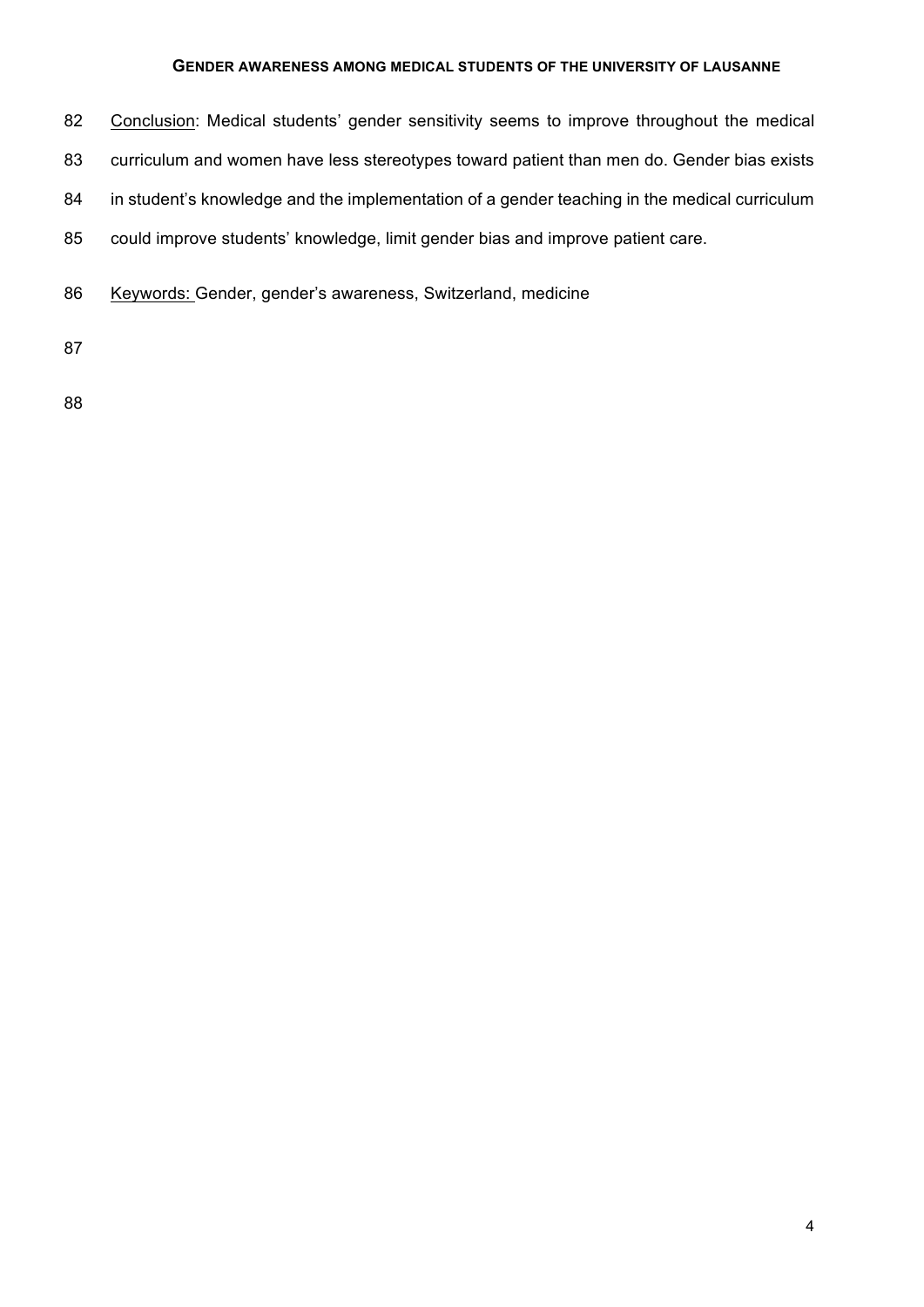## **Introduction**

 The gender dimension in medicine plays an important role and is a social determinant, which influences the domain of healthcare. Gender awareness aims toward a better health for men and women[1] . The lack of gender awareness leads to gender stereotypes or bias and can contribute to poor patient care or disparities of patient management [2][3]. Gender bias have been observed in some domains like cardiovascular diseases and mental health issues[3] where the stereotypes of gender are recognized and acknowledged for a long time. Stereotypes and bias were also noticed in specific diseases, such as neck pain, Parkinson's disease and irritated bowel syndrome, where female and male patients are treated differently[3][4].

 A definition of the gender dimension is however necessary to recognize the patterns that can be improved. Gender is defined as the socially constructed characteristics of women and men – such as norms, roles and relationships of and between groups of women and men. It varies from society to society and over time. Sex is an assigned label based on the biological and genetical characteristics that can be observed after birth, such as chromosomes, hormones and genitals.

 It is also important to understand the difference between a gender stereotype, which is defined as the assessing of differences between men and women where there are none and gender blindness, which is defined by the inability to recognize differences when they are pertinent[5]. These two patterns come often in the everyday practice, and like for race or culture bias, it is important for physicians to prevent them in order to assure equity in health management.

 The disparities that we can observe in healthcare between female and male patients are due to many causes but are difficult to isolate, because many factors affect the relation between the physician and the patient and many facts of medicine are based on the sex determinant, due to the biological differences of women and men's bodies. However, among these factors, it is established that gender stereotypes influence the differential diagnose and decision of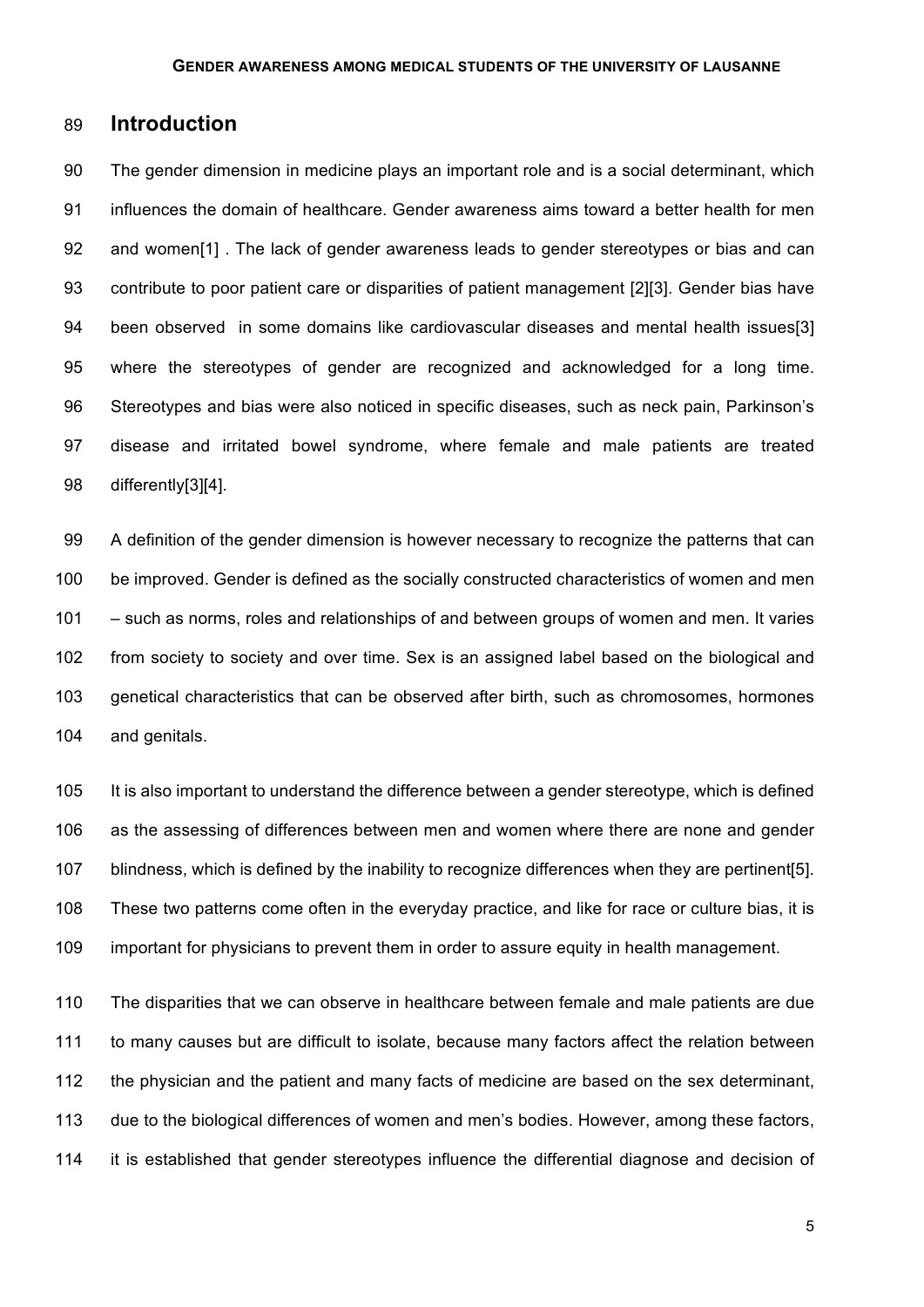management of physicians[5]. Most of the stereotypes concern women and disadvantage them in healthcare. Diagnosis are more often missed and management is less effective than for men[5]. Where do these stereotypes about women come from? First the research in medicine was often conducted with male participants, especially in cardiovascular diseases[6] where the management and treatments are based on the male specifics and presentation of symptoms but are after applied to both sexes. In reality, women present more often with unspecific symptoms of a coronary syndrome and the diagnosis could be missed, because of unspecified guidelines for women[7] .

 Stereotypes exist however also for men. Diseases like osteoporosis were always associated to the post-menopausal women, without addressing this issue to men. In reality, one third of hip fractures concern men. A study of 2008 stated that 19% of men over 50 suffer from an osteoporosis or osteopenia[8]. Prevention and test exist mostly for women. Although the 127 pathology is associated with female hormones, it is important to consider both sexes to ensure the quality of care.

 Another aspect of gender bias is the position of women in society, which is reflected also in healthcare. General suggesting that women are more sensitive and need more psychological support, or that men go to the doctor only when the problem is organic and serious, come directly from the social constructed gender roles defined in our modern society[9][10]. Physicians need to recognize these received ideas and prevent them from influencing their neutral point of view in the relation with patients.

 In addition, women have still a weak position and influence in the healthcare, with a patriarchal 136 model dominating in the profession, even if most of medical students are women<sup>1</sup>. No strengthening of the position of women in the profession affects the organization of the healthcare system, which is still dominated by a patriarchal philosophy and where gender attributes are strongly reinforced. The same reasoning can be seen in research, where men

 In the faculty of medicine in the University of Lausanne, 62.6% of medical students were women in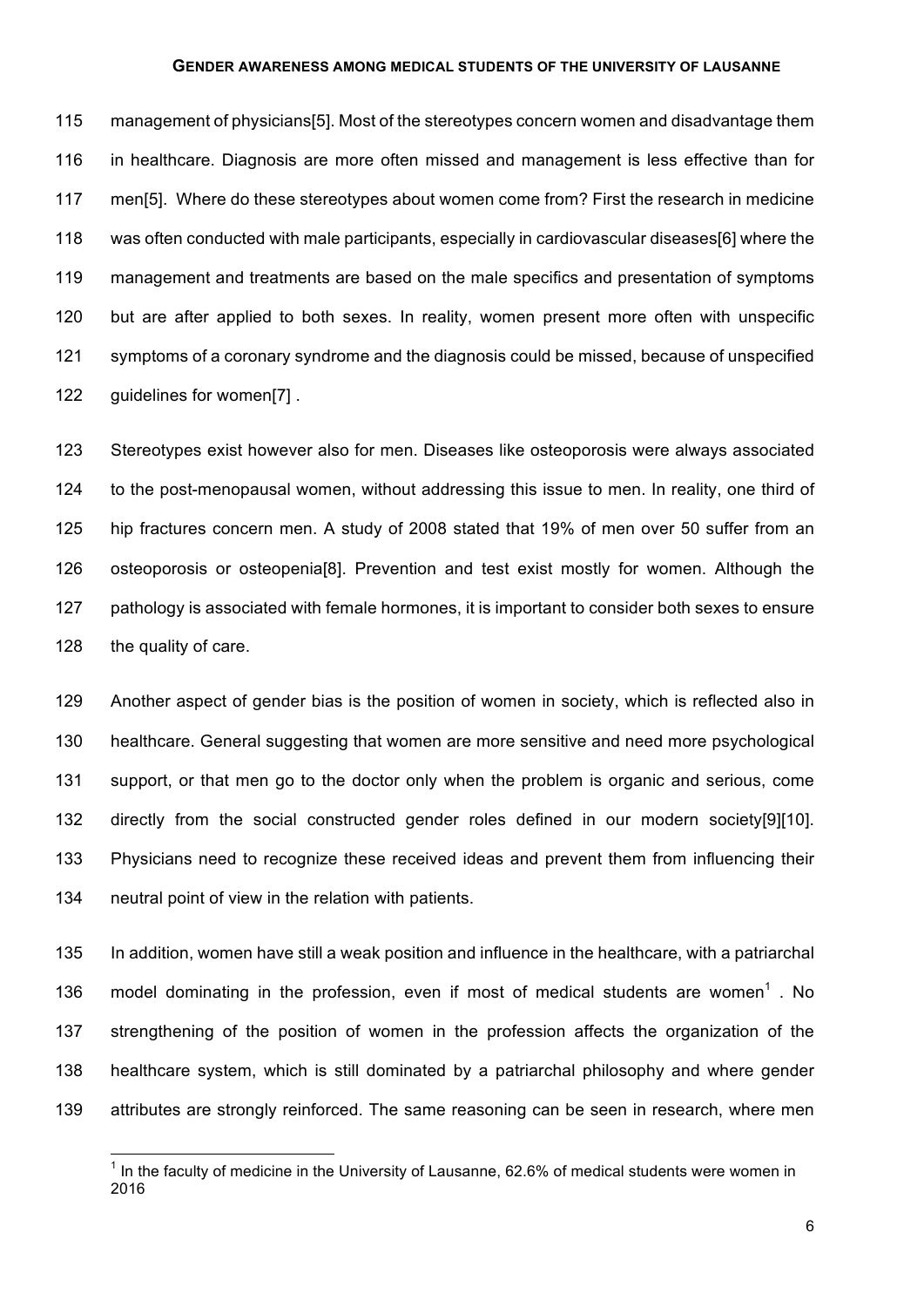have a monopole and are less inclined to address the problematic of gender inequalities and integrate it in clinical research. Only 37% of the first authorship in high medical journals in 2014 were women[11]. All these factors influence the healthcare operation, and have to be prevented in order to avoid disparities.

 The awareness of gender in health became official in 1995, with the World health organization creating the department of *Women, gender and health*. Studies agree that this progress has shown improvement in healthcare[12]. However, the background of doctors influences their practice, such as personal hobby or interests, former education, social status or the family's model that exposes the individuals to the questions of gender even before they are confronted with this problematic in medicine. In a study where gender awareness was compared between Netherlands's medical students and Swedish medical students, the profession of the mother and the position of the women in society played a role in the results. In fact, it is thought that Swedish students had a better awareness because their mothers worked and had a strong position in the society[9].

 In Switzerland, gender studies were integrated in 2000 in the Faculty of social and political sciences of the University of Lausanne, and in 2005 was the first lecture about gender and medicine presented to the medical students[13]. From 2003, the University of Lausanne realized the importance of gender, along with the Federal office of Public Health in Switzerland, who created a "Gender Health" service in 2001[13]. Actually, the students of the University of Lausanne have only 2 hours of introduction to gender during their first year of studies (MICS 1.5), an optional 12h seminar (MICS1.5), and 2 hours course on gender and health during the  $4<sup>th</sup>$  and 5<sup>th</sup> year of studies (B1.5, B2.5). There is no integrated structured teaching of the gender dimension in medicine, even though some teachers and seminars might include some degree of gender dimension in their programs. The faculty of Biology and Medicine of the University of Lausanne is currently developing a project to implement the teaching of the gender dimension during the pre-graduate education of medical students. This project is based on the national *Gender Mainstreaming* research and action of the Prof. T.Lagro-Janssen in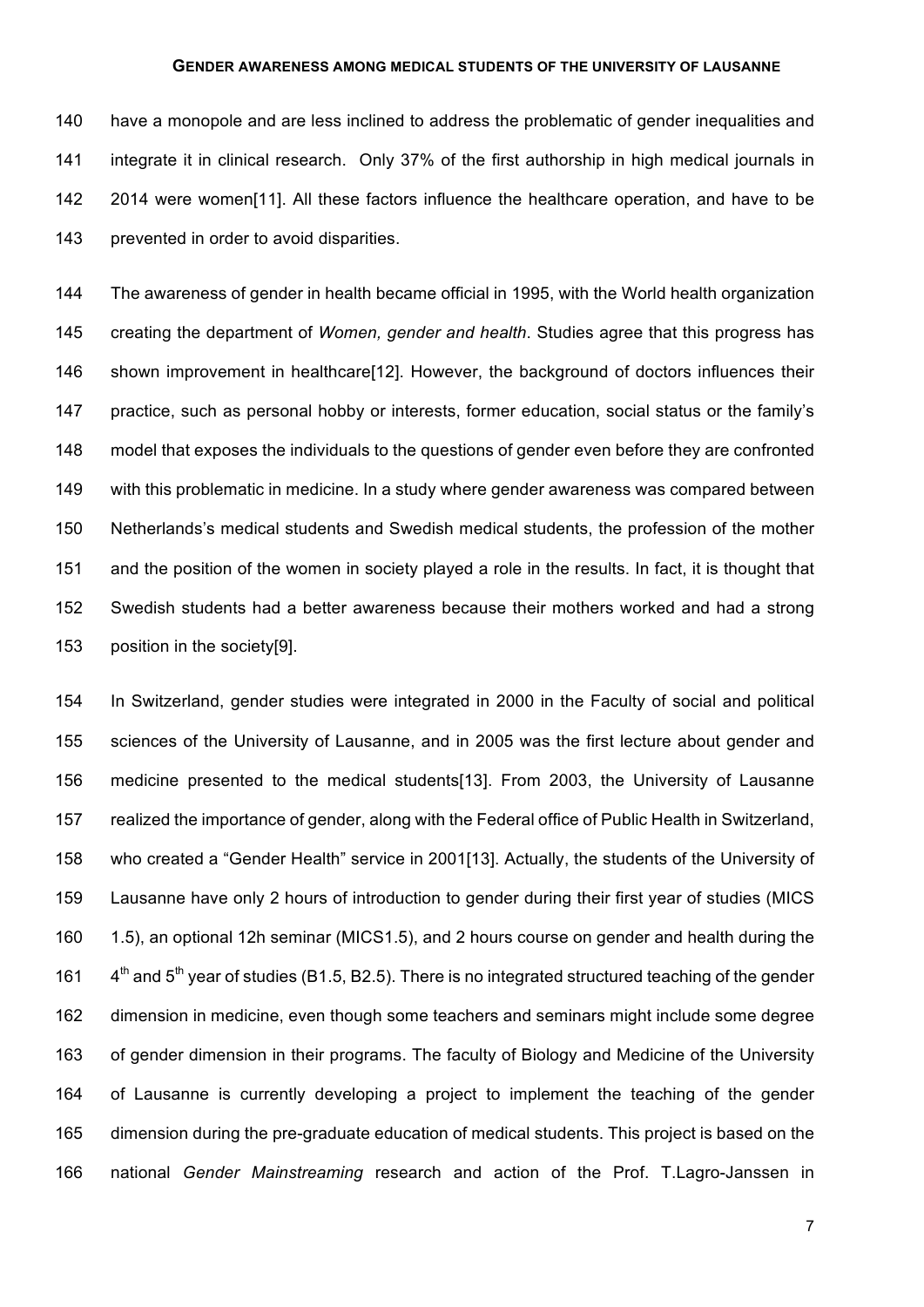Netherlands, who succeeded in the implementing of gender perspective in all 8 medical faculties in Netherlands during 2002-2005[14].

 For this purpose, a commission composed of professors of different disciplines, of students 170 and researchers is developing a strategy of implementation of gender perspective in every step of the pre-graduate education. For now, there was no research conducted in this area in Switzerland. Therefore, we decided to establish a first assessment in Lausanne to start studies in this area and for further comparison.

 Through this master's work we will try to establish a baseline of gender awareness among students in the University of Lausanne and highlight the evolution of gender awareness throughout the years of the medical education. The comparison of the results between the female and male participants, between age and level of medical education will permit a more targeted implementation of gender dimension in the teaching of medicine. Furthermore, our study will help understand if different believes exist among students about this subject. Besides, the NGAMS questionnaire can be evaluated and validated for further use in Switzerland. In addition, our study will probably awake students' curiosity about this matter.

## **Participants and methods**

### *Population*

 We sent the questionnaire to all medical students of the University of Lausanne. During the academic year of 2016-2017, there were 1686 registered students at the faculty of medicine in the University of Lausanne, amongst them are 1056 women, which makes 62.6% of female 187 students<sup>2</sup>. About 40% were first year medical students and their number decrease and stabilize 188 after the  $2^{nd}$  year of medical school. The mean age of participants was 22 years old and most of them live in Lausanne. Table 1 shows the proportion of students in each academic year and 190 the proportion of women registered each year.

 $\overline{a}$  Informations obtained from the Système d'informations et statistiques de l'Université de Lausanne (UNISIS)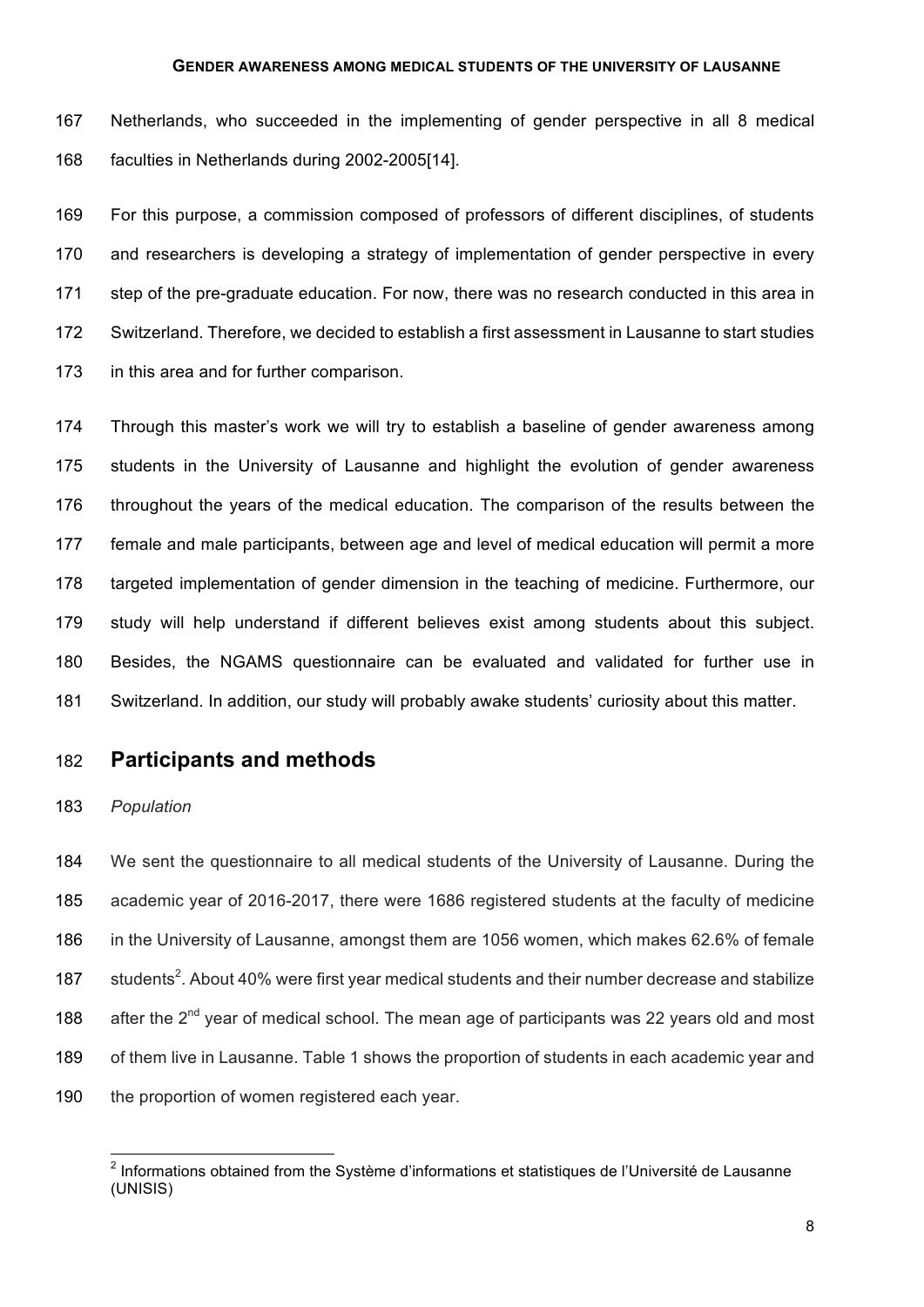#### *Gender measures*

 To measure student's gender sensitivity we used the NGAMS scale (Nijmegen Gender Awareness Medicine Scale), validated scale for evaluating gender awareness which was used in two major studies in Netherlands and Sweden [5][9]. This scale is based on the two attitudinal aspects of gender-awareness, the gender sensitivity (GS) and the gender role ideology which is assessed towards patients (GRIP) or doctors (GRID). Those 3 subscales contain statements to which the student can agree using a 5 likert point scale (ranges from "not agree at all" to "totally agree"). The GS group has 14 statements, and the more you agree, the highest your score. The GRIP has 11 and GRID has 7, and where a higher score means a higher stereotyping way of thinking. Supplementary figure 1 shows all the statements of the NGAMS questionnaire, in French.

 As there were no validated version of the NGAMS scale in French, we translated it from Dutch 203 to French. The questionnaire was tested by 3 students of the  $5<sup>th</sup>$  year and colleagues of the department, and we adapted the translation when necessary. We established an anonymous online survey using the Surveygizmo® software, and submitted the NGAMS questionnaire as well as questions on age, sex and year of study to the participants. We also offered the 207 possibility to put comments at the end of the survey, to obtain a qualitative opinion about the questions. The recruitment of participants was conducted through email sent to all the students of the faculty of medicine. Announcements in different Facebook students' groups were also posted. The survey was initially open for a month. We noticed a lack of male participants, and encouraged their participation through a second targeted email.

 The second evaluation consisted in proposing a simple multiple-choice question with a medical case of ankle sprain which was randomly presented with a female patient to half of the participants, and a male patient to the other half. The clinical case was identical, the only variable that changed was the patient's sex. The medical case was about a patient consulting his/her general practitioner with a persistent pain in the ankle. He/she already consulted the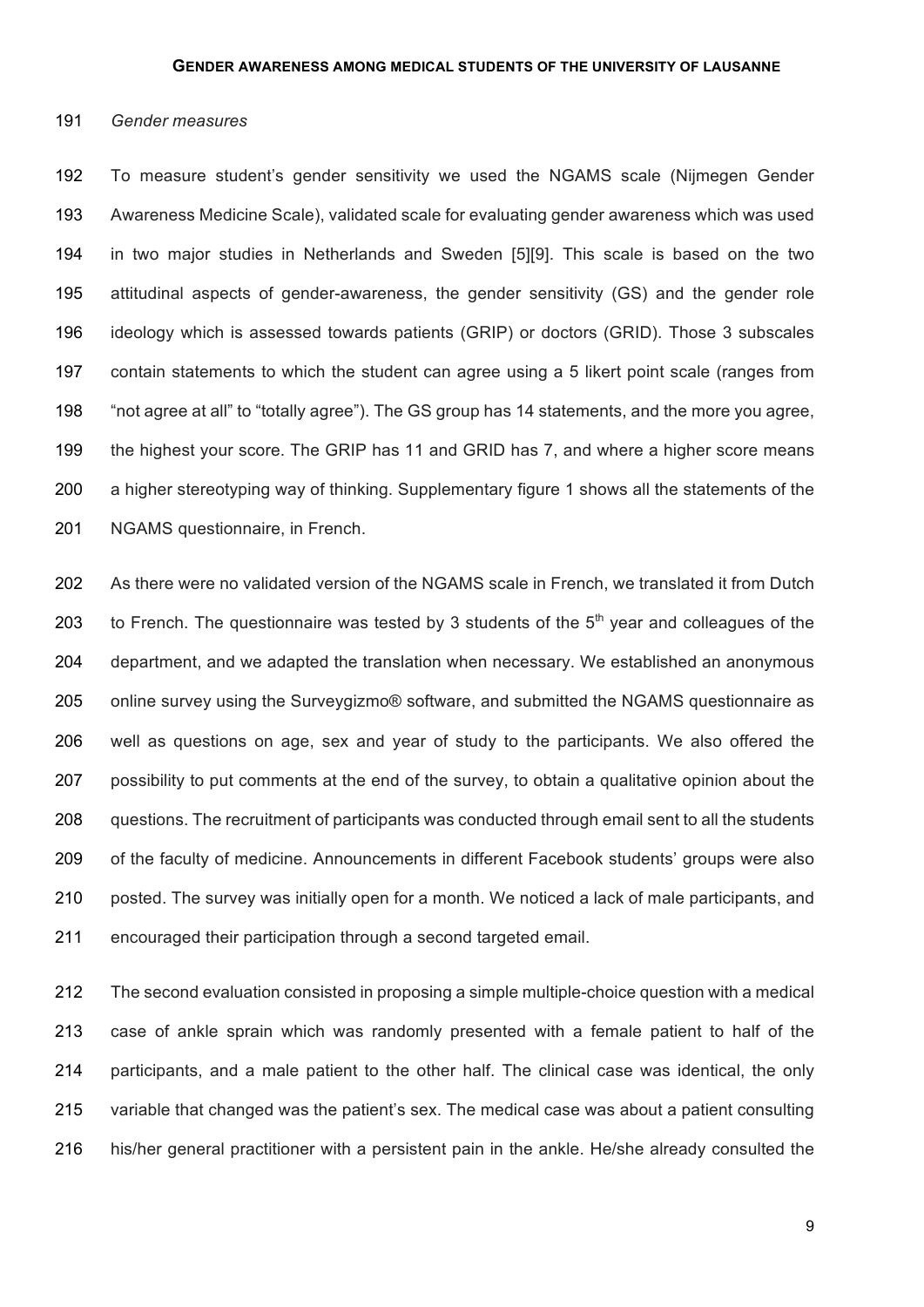emergency department 2 days ago, where an examination and an x-ray were performed. The emergency doctor concludes that there were no fractures and the patient was treated with painkillers. We suggested 4 options of management from the least (reassure) to the most interventionist (refer to a specialist). The expected attitude for both sexes was to augment the antalgics, because according to the Ottawa score, the probability of an ankle fracture is low. Supplementary figure 2 contains the two versions of the medical case, with the multiple-choice answers. Each medical case had a picture of a woman or a man expressing pain. We added a multiple-choice question asking the main cause of mortality in men and women in Switzerland, as well as some personal information such as sex, age and year of study.

 For the first and fourth year of study, the case was presented just before a lecture of Gender Medicine given by one of the study member. The second year responded before a random lecture and the quiz was presented by a Professor not involved in the study. Concerning the third and fifth year, they were solicited through an online survey. The students of the last year of study answered during a rehearsal lecture and the questionnaire was presented by a student.

 Exploratory factor analysis was adopted in order to define NGAMS subscales. Scores with loading smaller than a cut-off of 0.4 and *cross-loading* scores were dropped leading to define three relevant dimensions globally explaining 40% of total variability. The first subscale represented gender sensibility (GS; the higher the score value the higher the sensibility to the gender issue) and was defined by the mean of 10 out of the 14 original scores. Eight of them were reversed since they presented a negative loading in the factor analysis. The second subscale represented stereotypes towards patients, (GRIP: the higher the score value the stronger the stereotypes) and was defined by the mean of 9 out of the 11 original scores. The third subscale represented stereotypes towards doctors, (GRID: the higher the score value the stronger the stereotypes) and was defined by the mean of 4 out of the 7 original scores. Reliability of the three above subscales was assessed calculating the alpha Chronbach coefficient. Mean subscales were calculated for male and female students and compared using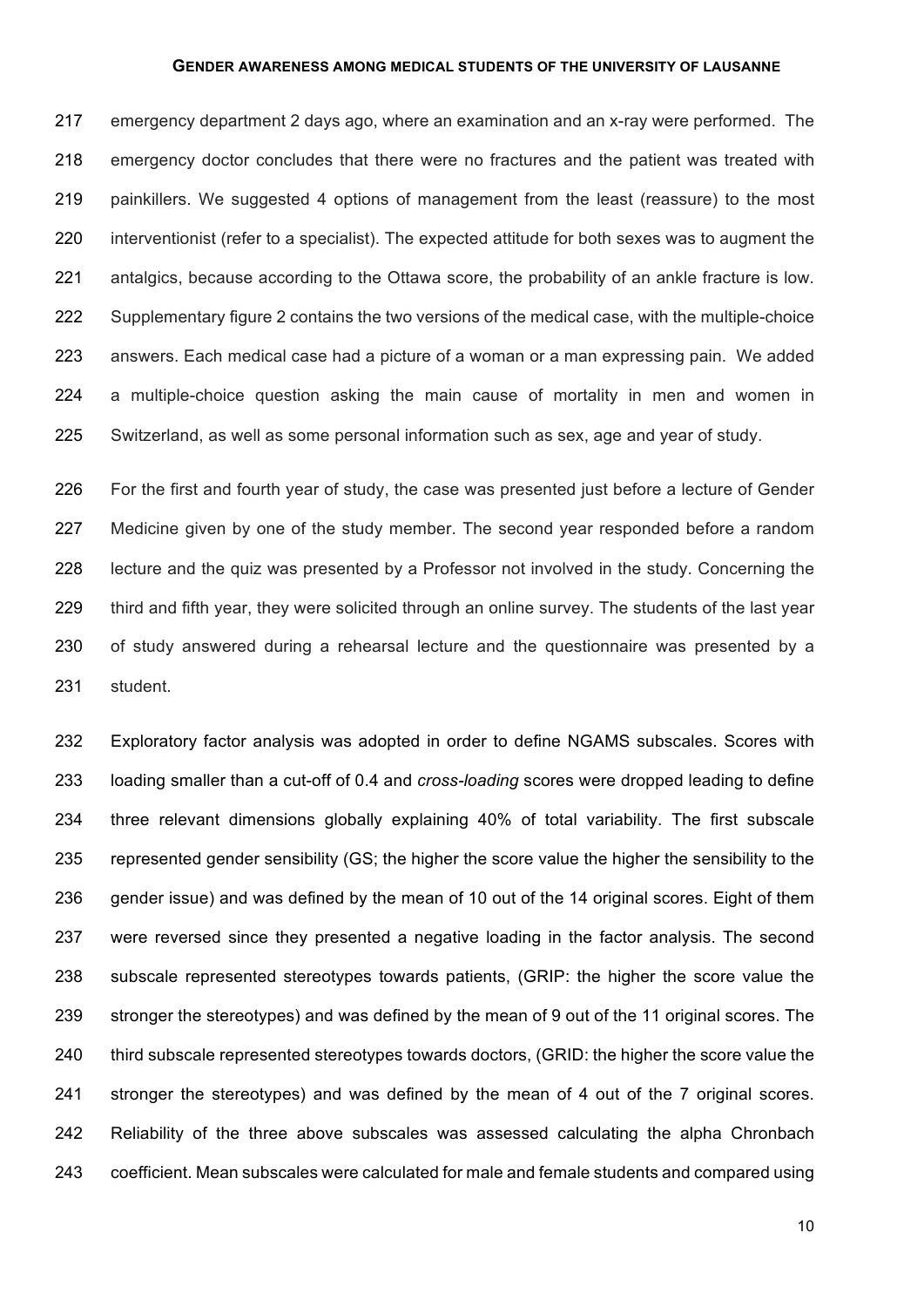two sample t-tests. A linear model was built with each subscale as a dependent variable and students' sex and age as covariables. Interaction between age and sex were tested. For the clinical vignette and multiple-choice question, percentage of correct answers were compared between male and female patient and students, using chi-squared tests. Two logistic models were built with correct attitude or answer as the dependent variable and students' sex and age and patients' sex as independent variables.

 Reliability of the NGAMS subscales was assessed calculating the alpha Chronbach coefficient. Mean subscales were calculated for male and female students. A linear model with students' sex and age was built and interaction between age and sex were tested. For the clinical vignette and multiple-choice question, percentage of correct answers were compared between male and female patient and students, using chi-squared tests. Two logistic models were built with correct attitude or answer as the dependent variable and students' sex and age and patients' sex as independent variables.

 The study did not collect medical data and the local ethics committee (CER-VD) confirmed that the study was waived from ethics approval.

## **Results**

 In total, 560 students participated to the NGAMS inquiry, with 396 students who fully completed the questionnaire. Amongst them 245 were female (61.9%), 150 male (37.1%) and one participant categorized as "other", which was excluded. For each academic year, the number 263 of participants was proportional to the total number of students, except for the  $1<sup>st</sup>$  academic year, where only 14.2% students participated. There were more female participants in every 265 year, except for the  $5<sup>th</sup>$  academic year, where 58.21 % were male participants. They had also the highest rate of participation with 36.2% of fifth year students answering the NGAMS 267 guestionnaire. Table 1 resumes the participation rate for each year.

 Through the exploratory factor analysis of the NGAMS questionnaire results, the first impression is that 2 factors are enough, one for gender sensibility and a second for stereotypes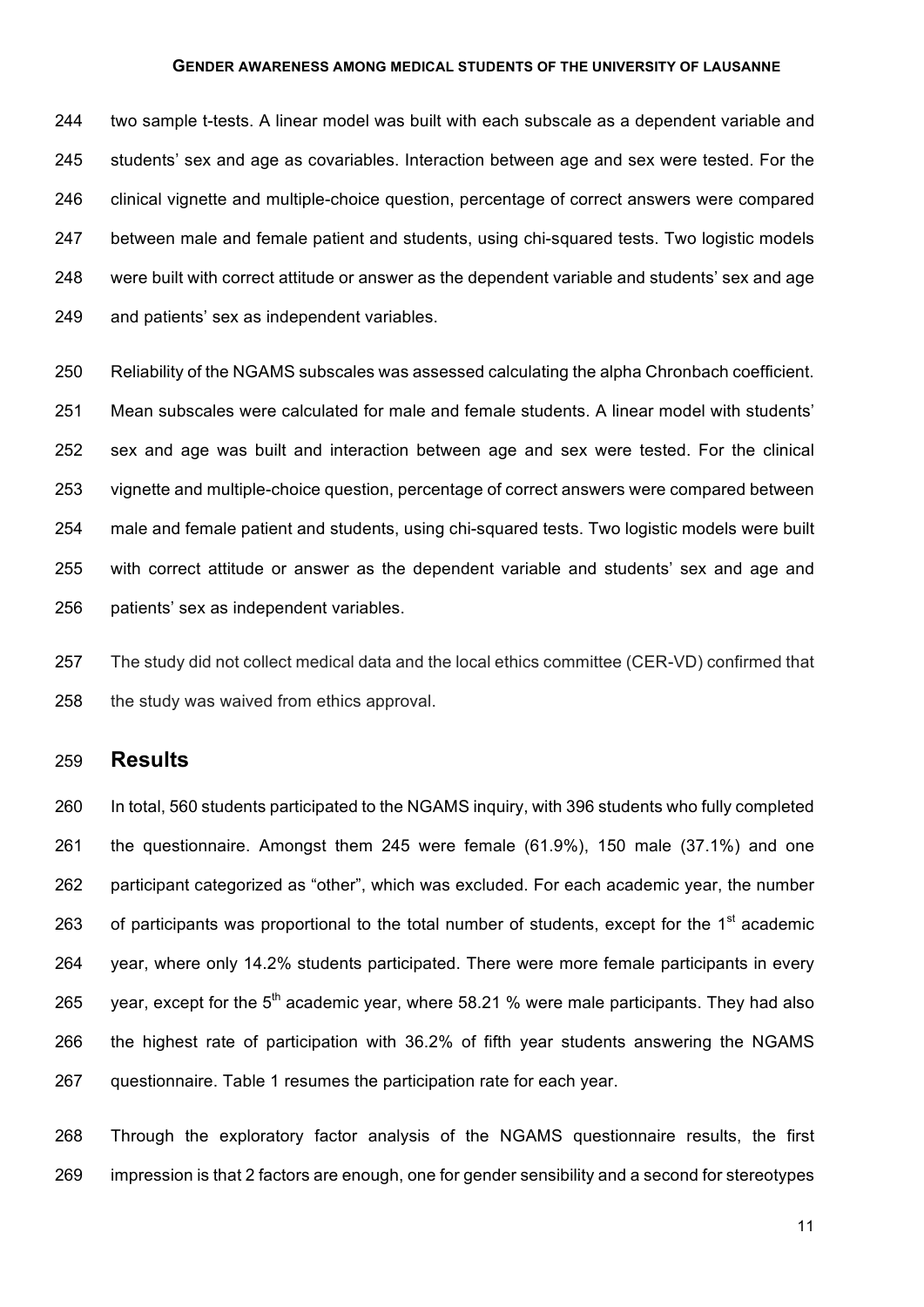| 270 | (GRIP and GRID). The reliability of the NGAMS questionnaire and the subscales showed a           |
|-----|--------------------------------------------------------------------------------------------------|
| 271 | Chronbach's alpha of 0.79 for the GS subscore, 0.88 for the GRIP and 0.77 for the GRID.          |
| 272 | The Chronbach's alpha was of 0.79 for the GS subscale, 0.88 for the GRIP and 0.77 for the        |
| 273 | GRID. As shown in Table 2, GS and GRID sub-scores were not significantly different between       |
| 274 | female and male students (GS 3.62 for women, 3.70 for men, p=0.270, GRID 2.10 for women,         |
| 275 | 2.13 for men, p= 0.758). A significant difference was found with the GRIP subscale, with a       |
| 276 | mean score of 1.83 for women and 2.07 for men (p <0.001), which suggests a more                  |
| 277 | stereotyped opinion toward patients among male students. A trend was observed with age           |
| 278 | (Table 3 and Figure 1): gender sensibility showed a significant quadratic trend with age, with   |
| 279 | an initial increase followed by a stabilization (both linear and quadratic p<0.001); stereotypes |
| 280 | towards patients and doctors decreased linearly with students getting older (GRIP p=0.04,        |
| 281 | GRID p=0.02). Adjusting for age, student sex was still associated with GRIP subscale, women      |
| 282 | having less tendency to have stereotyped beliefs (Table 3; coefficient 0.27, p-value <0.001).    |

283 The  $4<sup>th</sup>$  year male students of Lausanne have the highest GS score in comparison to the other students. There was a significant difference of score in the GRIP statements, where men of the 3rd (p-value = 0.02) and 4th year (p-value=0.01) had a more stereotypical score than women.

 We collected 36 comments about the NGAMS questionnaire, with 23 comments from female students. Most of the participants complained about the formulation of the statements, which were too suggestive for some students, and too stereotypical for most of them. Some of them suggested to add also negative stereotyped statements about men, because the questionnaire addressed negative roles for women only. Some students said that their gender awareness has nothing to do with their education in medicine, but comes from their external interests.

 For the medical case, there were 607 participants with 61.2% women. The results showed that there were no differences between the management of male and female patients. Most of the students (84% for female students, 87% for male students) chose to refer to a specialist or do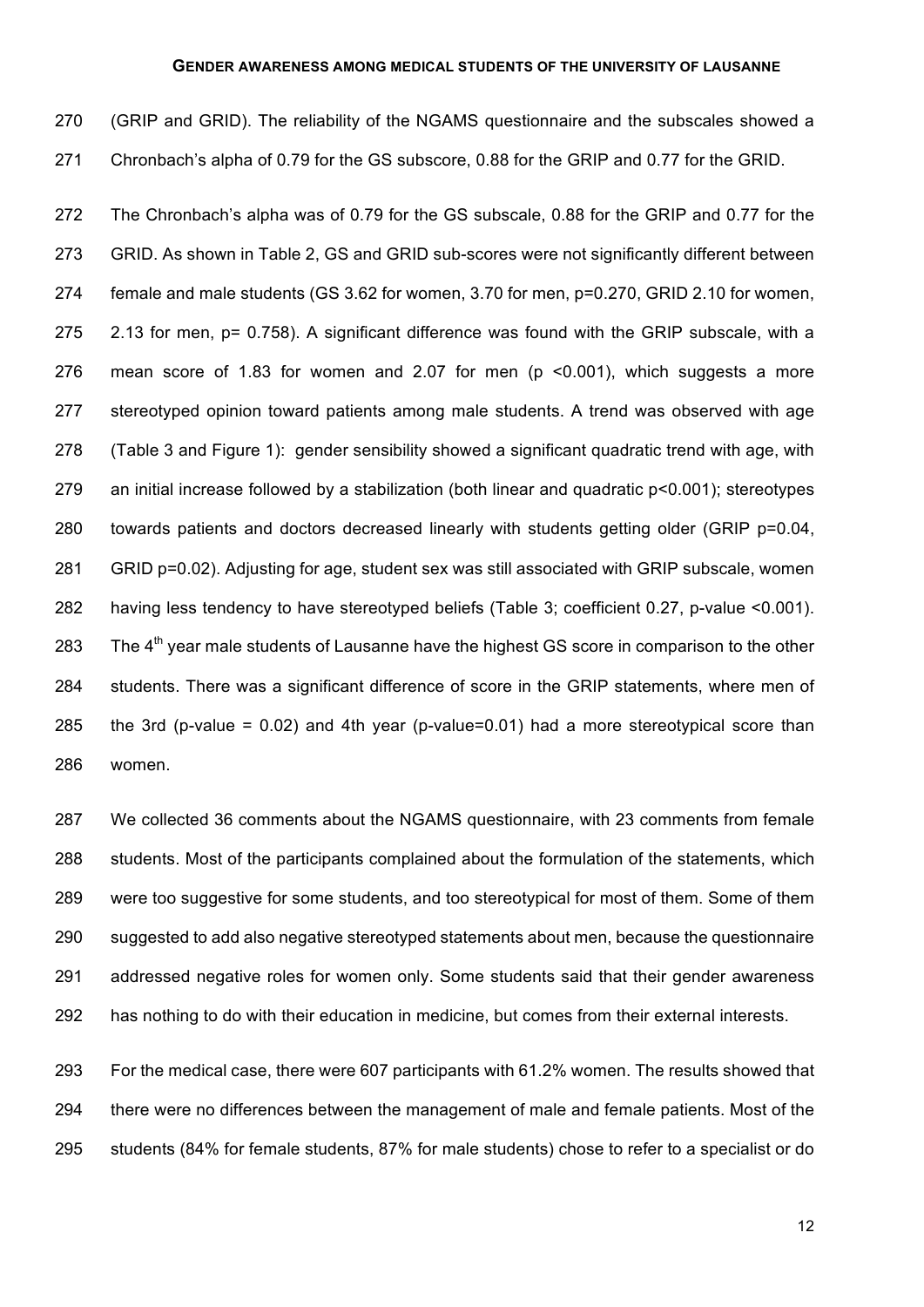again a radiography, for both male and female patients. However, when testing students' knowledge, a significant difference was shown between the answer about the main cause of mortality of women versus men. The results showed that 73% students knew that the first cause of mortality were cardiovascular diseases among men in Switzerland but only 54% knew that cardiovascular diseases were the first cause of mortality among women in Switzerland (p<0.001). No significant difference was found in the management regarding students' sex. A correlation between age and the type of answer was measured, with older patients having a greater probability of knowing the right answer (OR = 1.66 (p<0.001)). Furthermore, older participants tend to choose less interventions possibilities.

## **Discussion**

 The different results we obtain from the NGAMS questionnaire permitted to obtain a general overview of students' gender awareness and identify some patterns, which play a role in the general gender awareness in medicine. First, we can surely declare that female students feel more concerned by the subject than male students, because female students made a better score than male students about stereotypes. Most of the negative stereotypes in medicine concern the female patient, which can be victim of a poor patient care. Therefore, women in general and, in this case, female medical students feel more concerned because it speaks about their own position and their right to a better health care. It would be interesting to create seminars and lectures that are more targeted for male students, but also identify the negative stereotypes that concern men.

 Additionally, the weak position of women in the medical profession in general tends to reinforce the stereotypes, seen in our study by the score of students concerning gender role ideology toward doctors (GRID). A reinforcement of women's position in the medical professions would increase the probability of establishing gender dimension in the everyday practice, because, as seen in our study, they are more concerned by the gender issues. Secondly, the equality of chances for both sexes would be ensured and general negative stereotypes about female doctors could be prevented. Also in the field of clinical research, education of women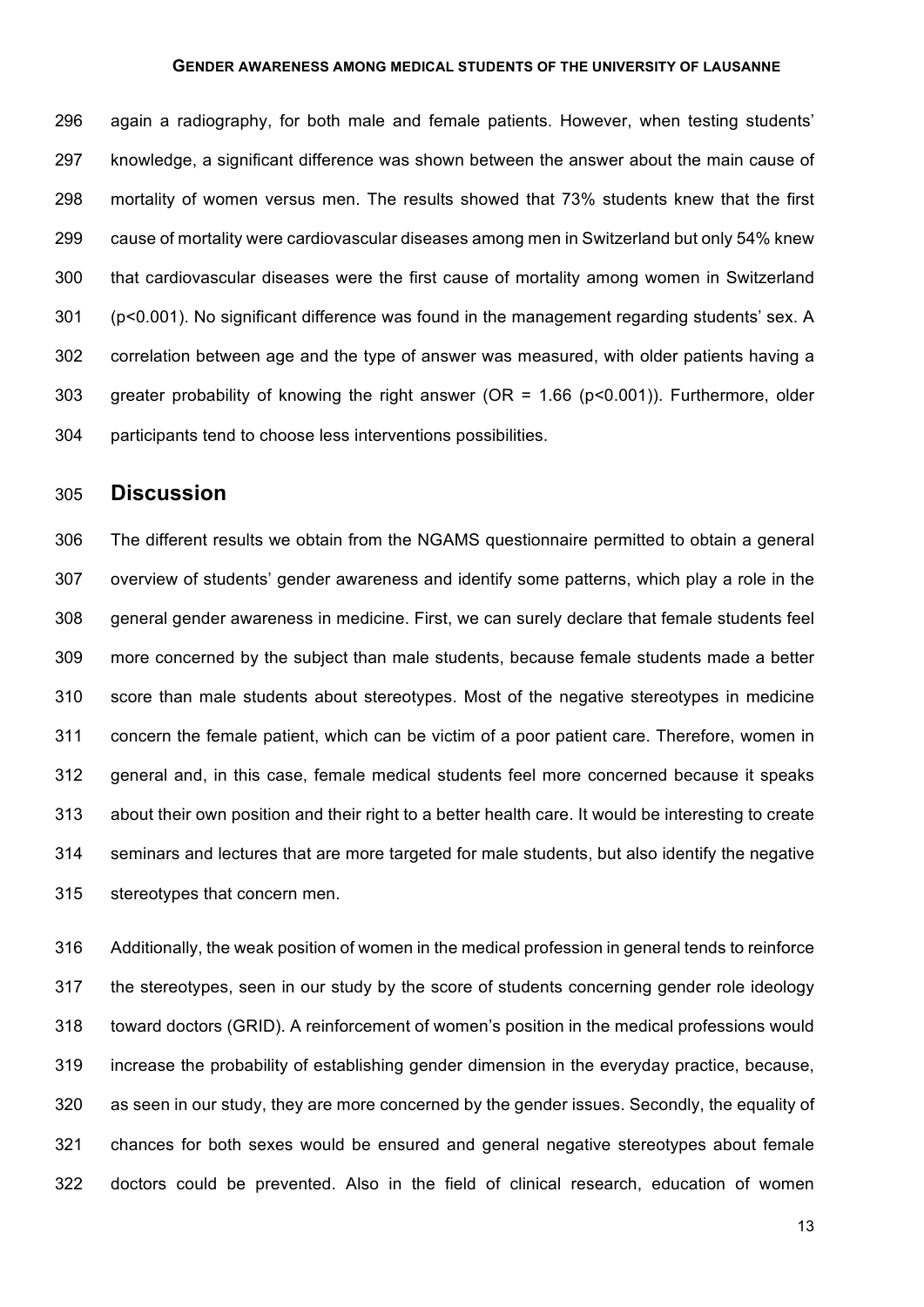researchers to aim for the highest positions has to be encouraged, in addition to developing more research about women's health in general.

325 The high score of gender stereotypes among  $3<sup>rd</sup>$  and  $4<sup>th</sup>$  year students can be associated to the absence of gender-focused lectures during those first clinical years. It would be then 327 interesting to put a lecture of one hour again in the  $3<sup>rd</sup>$  year of Bachelor, in order to ensure a critical thinking about all the clinical facts that are learned during this year. This score can also 329 be correlated with the start of the clinical years in the  $3<sup>rd</sup>$  year, when students learn about statistical facts and how to process in the differential diagnosis. During this process, most of the diseases are described with scores and guidelines based on clinical research, which contain often a gender or sex aspect. Students start then to sort out diseases also by gender and sex patterns influences, and develop stereotypes. This aspect could be prevented by an implemented gender dimension in all lectures of all specialties, where the influence of gender is explained more precisely.

 We also compared our results with the results of the Netherland and Swedish study. The mean GS score of the students of Lausanne were greater than the score of the Swedish (GS of 3.37 for women and 3.30 for men) and Dutch (3.43 for both sexes) students. Male students of Lausanne were more stereotyped than male Swedish students (GRIP of 2.07 compared to 1.96), according to the GRIP scores, but were less stereotyped about the doctors than the Netherlands Students (GRID of 2.13 for 2.44 among dutch students). Table 4 shows the mean scores of the three countries. These differences can be explained by the influence of culture and social determinants that characterize each country. The social status of women is stronger 344 in Sweden, where equality of sexes is ensured in more aspects than in Switzerland<sup>3</sup>. It would be then interesting to explore the influence of politics and functioning of a country or a region in gender awareness, with a qualitative study in which students could explain the importance of these patterns.

 For example, parental leave is ensured in Sweden for both sexes: information taken from the following website https://sweden.se/quickfact/parental-leave/ (31.01.2018)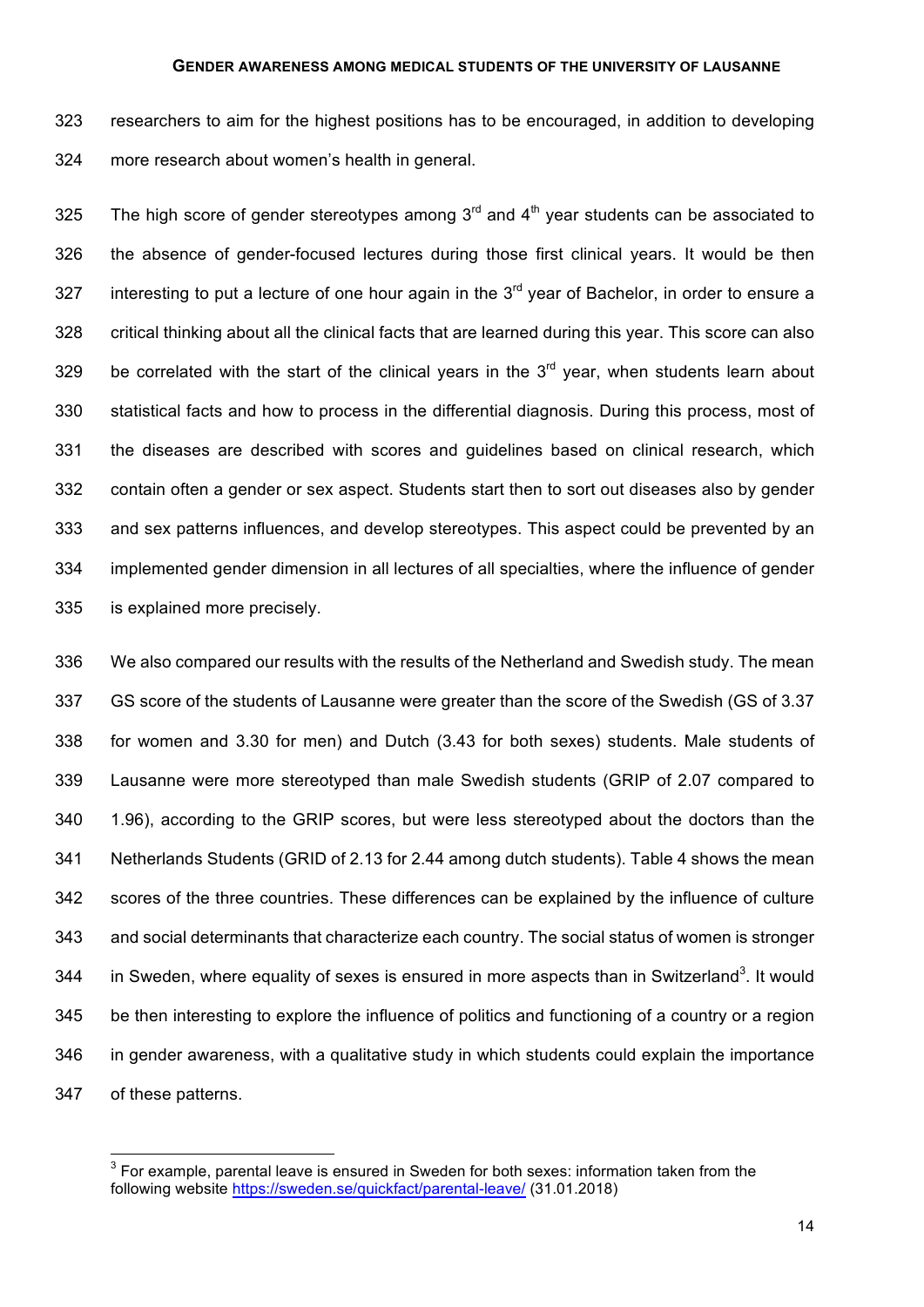There was no difference between the results of the ankle sprain medical case. This medical case was a first prototype about a disease which is rarely used for highlighting stereotyped behavior (in comparison to cardiovascular disease). The propositions were intentionally thought to be opposite. The first hypothesis was that the management of the women patient pain would be less serious than the male patient pain, based on the cultural stereotype that men complain about pain only when it's serious and organic pain. [15][16] The main reasoning of this medical case is to decide if there is a probability of an ankle fracture. According to the Ottawa score, there is no indication to renew the radiography, and the best management for both patients were to increase the antalgics.

 Multiple hypothesis can explain the answers of the students, who didn't show a stereotyped reasoning for the ankle sprain management. It can be explained firstly by considering that students have no gender stereotype about ankle sprain pain and shows that this pathology is less influenced by gender than other diseases. Secondly, the representation of the situation in real life is difficult for students, who maybe have never seen a person suffering from an ankle sprain pain. Most of the participants were in their first year of study and have never seen an actual patient. Moreover, the formulation of the clinical case didn't permit the generation of the stereotype in their management reasoning. Even if the vignette contained a picture of the patient, the vignette didn't depict enough the influence of the patient's sex as it would probably in the reality.

 Three years ago, a similar medical case about a thoracic pain was presented to first, fourth and fifth year students, who addressed more easily the male patient to a cardiologic center, and sent the female patient home with pain killers. This difference in the management of male or female patients was probably showing a sign of the stereotypes that students had about cardiovascular diseases and women. The difference of management's answers of these two medical cases can be explain by the hypothesis that ankle sprain is a pathology less influenced by gender than the thoracic pain. Furthermore, the results of the thoracic pain clinical case were showed directly to the students and served as a pedagogic tool.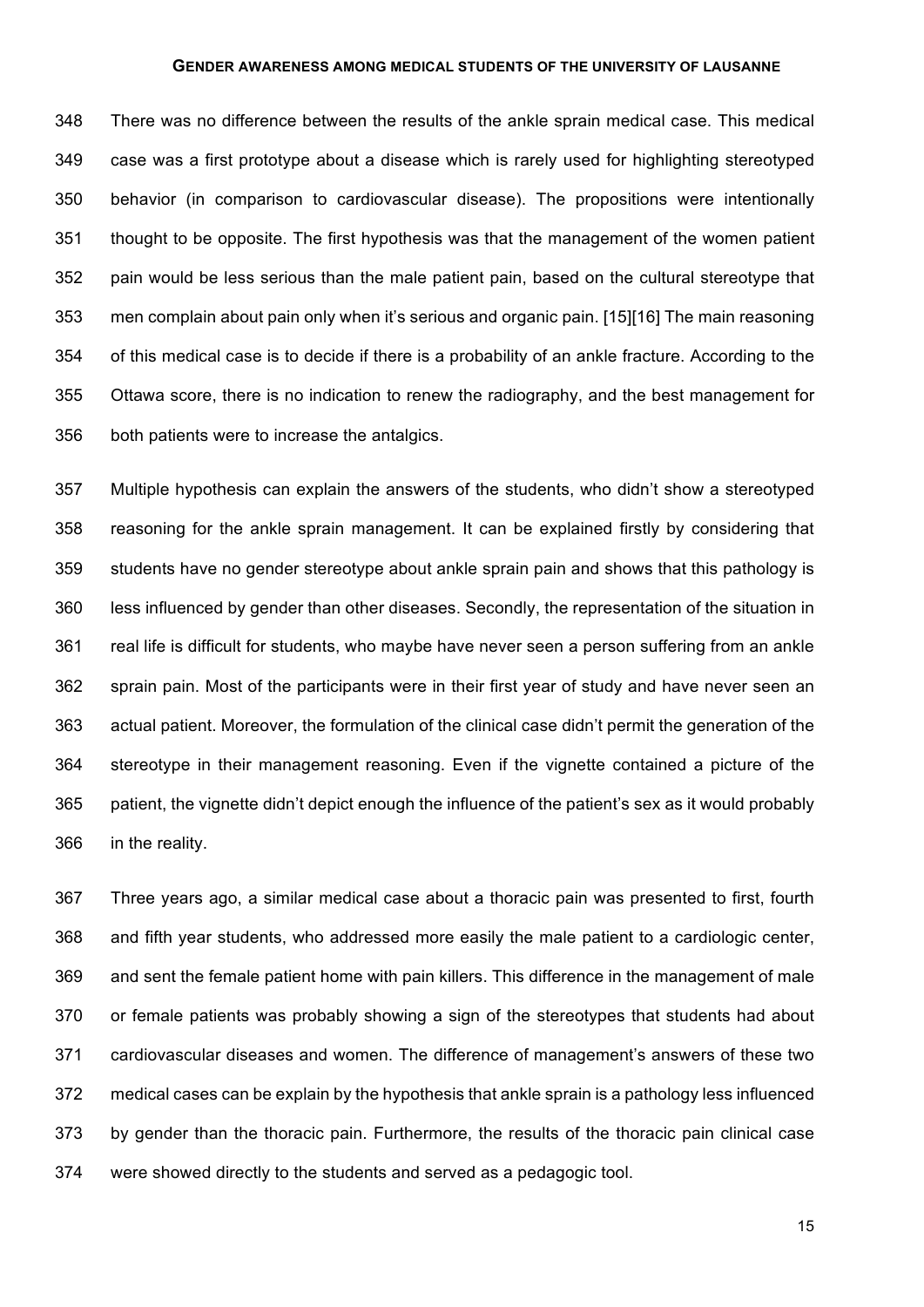We found an important gender gap in the knowledge of the main cause of mortality. The difference of answers about the main cause of mortality can be explained by 3 mechanisms. First, the patient lambda used in the medical education is often a man, and the male patient is considered as the norm or standard[3]. Most of the statistical facts learned during the 6 years of medicine concern the whole population, but are presented with a male patient. Thus, students associated the main cause of mortality among men as the first cause of mortality of the whole population in Switzerland. When it concerns women, the question is perceived as a more specific question, which concerns a particular part of the population. Secondly, there is still a strong stereotype about cardiovascular diseases and gender. Most of the students get confused about the main cause of mortality of women because they think cardiovascular diseases concern more men than women. Thirdly, the students might have an actual gap of knowledge about gender associated facts. This result can be interpreted as a lack of teaching about women's health and gender differences in epidemiologic facts.

#### *Limitations*

 The NGAMS questionnaire has many limits. First, the statements are twisted with complicated formulations, like double negative sentences. Most of the questions contain negative stereotypes for women that are caricatural, as noticed by many of the students and the best answer was clearly suggested. Indeed, many participants didn't finish the questionnaire (136 participants, which were excluded from results) because they actually didn't agree with any statement. Furthermore, the use of the words "sex" and "gender", or "female patient", "male patient", "woman" or "man" confused the meaning of the sentence. This brings bias in the scores of students who answered the highest proposition to have a better gender awareness. This was however prevented by the anonymity of the inquiry.

 Other bias is the method of recruitment which was different for the questionnaire and the medical case. Also, many participants were in the first year of medicine, which doesn't reflect the effect of the gender education in the faculty. Indeed, the first gender lectures start in May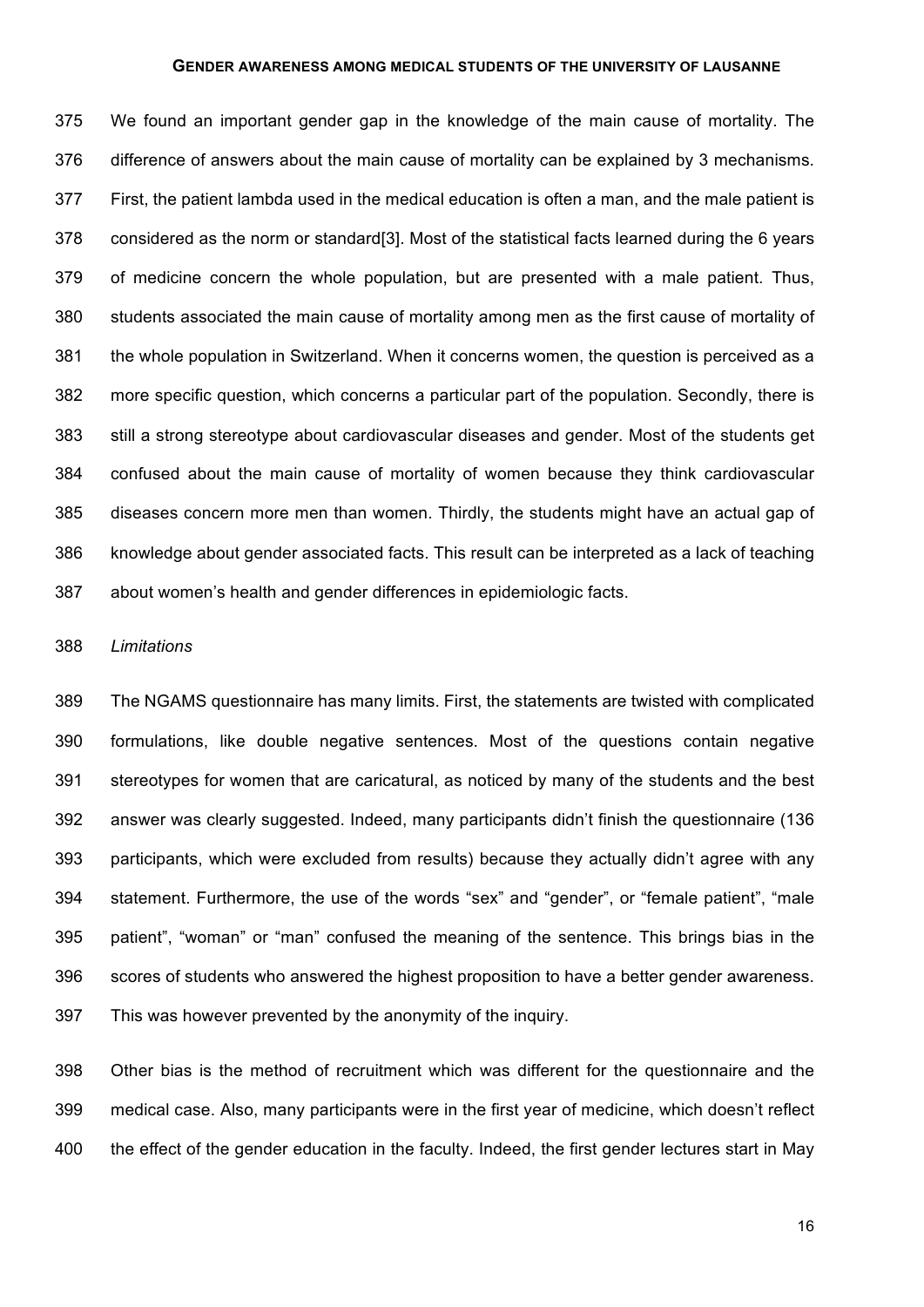during the second semester and the inquiry was sent in April. For a first and unique tool about our subject, the NGAMS questionnaire permitted to obtain a general overview of students' gender awareness but not precise which kind of stereotypes are stronger or weaker. Secondly, this tool was used in three studies until now and is still in the process of improving.

 As for the medical case, the method was not validated and has to be improved. More medical cases of specific diseases should be presented to students, with a quiz about the management of a male or female patient. As a pedagogic tool, the presentation of their answers directly after the quiz confronts them to their biased thinking and draws more easily students' attention about the subject. Besides, other questions about epidemiologic facts can be integrated to identify 410 gender stereotypes and blindness.

 The vignette we invented was a first prototype, with 4 answer possibilities and was not based on a real case. Our clinical case about ankle sprain could have been improved by portraying more gender characteristics of the patient and adding a video of an actual patient complaining about his/her pain. More precise and ambiguous management propositions could have helped 415 the students to consider all the characteristics of the patient in their reasoning.

 Furthermore, this method should be adapted if applied in other countries or universities, because of the cultural differences that influence gender awareness and healthcare. Our results cannot be generalized for all students in Switzerland, or even for students of Geneva, because of the different organization of the medical education and external social determinants 420 that influence strongly the patterns of gender awareness.

*Strengths*

 Our study managed to translate the recently developed tool NGAMS in French, which can open possibilities of its application in all French speaking countries. In parallel, we distributed the questionnaire to all 1678 students of the medicine faculty of the University of Lausanne, with a participation rate of 23.4%. This thesis also permitted to statistically evaluate the questionnaire and validate its utilization in Switzerland. By adding a remarks section in the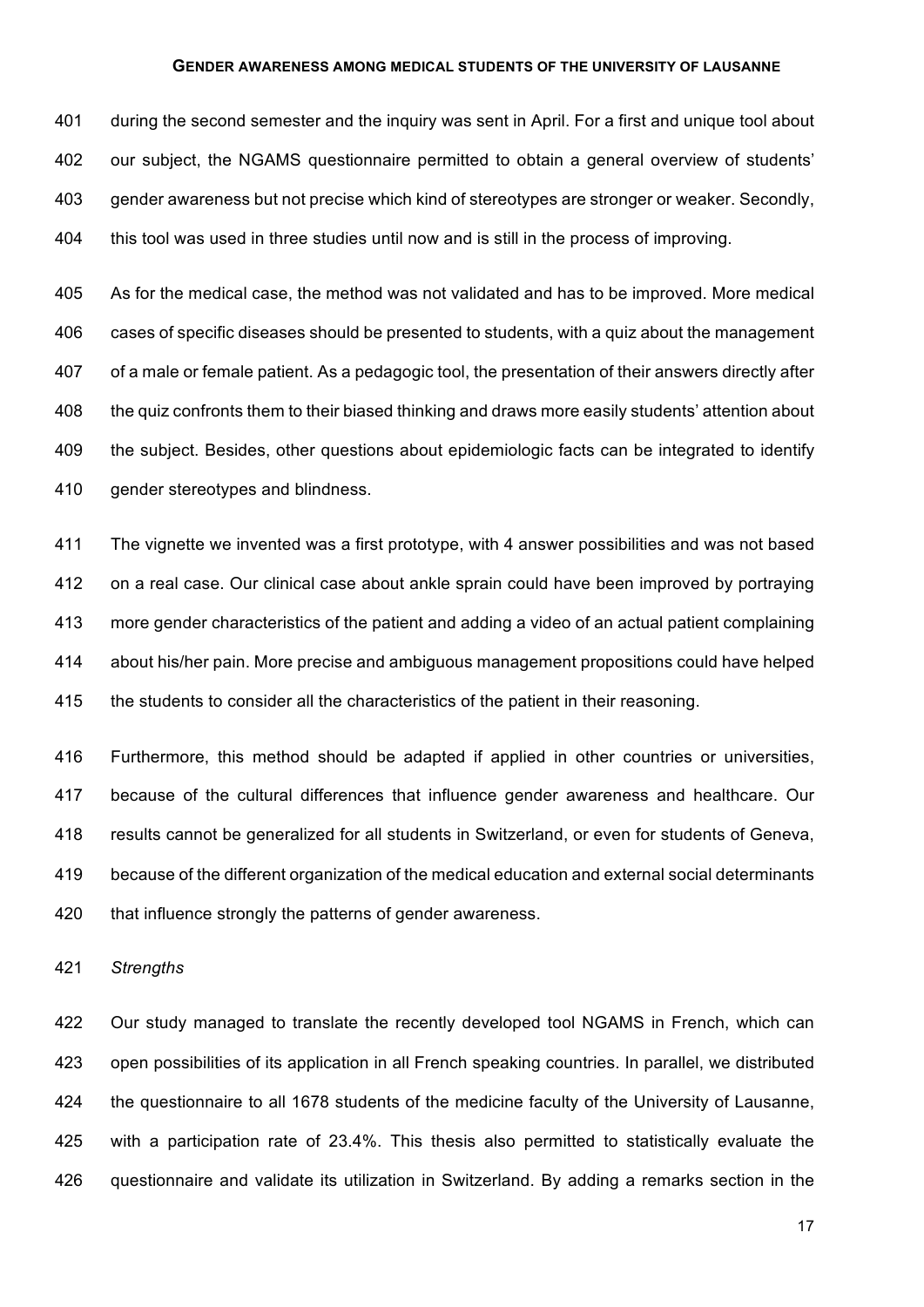427 questionnaire, we gave the possibility to students to assess the statements of NGAMS and to explain individually their opinion of gender questions.

429 In comparison to other similar studies, we added a second method to complete our results. In fact, we evaluated additional aspects of gender awareness: gender epidemiologic and general knowledge and the reasoning and management of specific medical cases. Finally, our study is the first of its kind in Switzerland and will serve as a baseline for further research in this area.

## **Conclusion**

 Our study shows that students of the University of Lausanne present a certain interest about the gender issues in medicine, but a developed and constructed implementation of the gender dimension in the medical curriculum is necessary to prevent stereotypes that still affect the future healthcare providers of Lausanne. In addition, we highlighted the difference of knowledge of students about medical facts of women and men and isolated the patterns that play a role in their gender awareness, such as sex and age.

 In conclusion, gender awareness is a strong social determinant in medicine and is still poorly integrated in the Swiss literature and education of healthcare. An early sensitization of the future professionals in the Swiss Universities about gender bias and its influence can help the improvement of the relation patient-doctor in general and ensure a healthcare system with equality of care. The implementation of the gender dimension in the curriculum of medicine shows results, but would be more effective if targeted specialties and situations with stereotyped and biased behavior were highlighted during lectures, especially during the first years of clinical learning. Doctors play an important role, but it would be interesting to integrate all the professionals of healthcare, like nurses, physiotherapist, ergotherapists, etc to understand and integrate the actual gender issues of our system.

 In the gender equality movements that are happening nowadays, healthcare is implied by being a fundamental institution that builds our society. Education is the key to shaping a more equal society, not only in healthcare but in general. The earlier and the more we talk about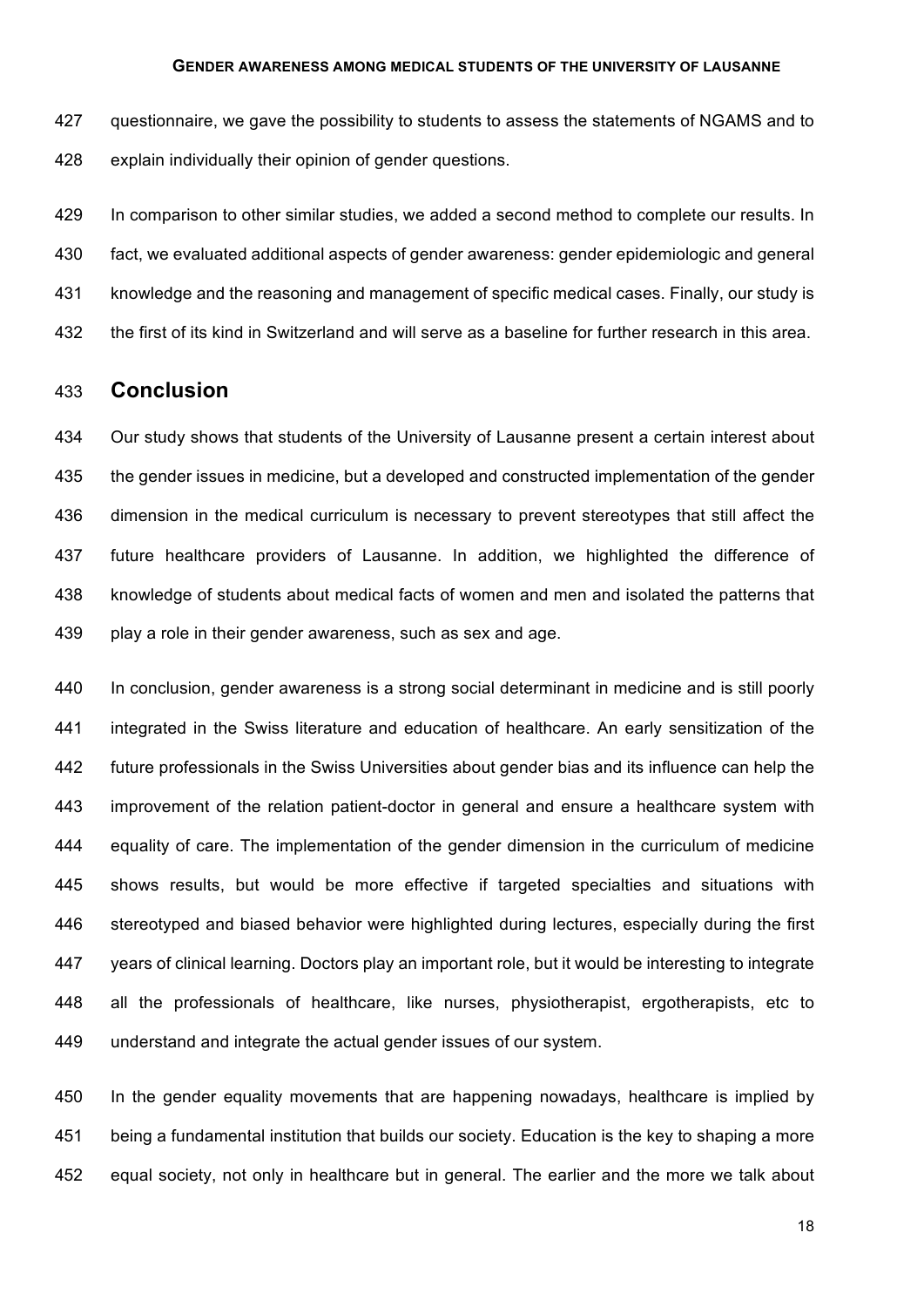- gender issues, the more we can work to ensure the best quality of care and life not only for
- women, but for the whole population, regardless of their gender, sex, orientation, race or origin.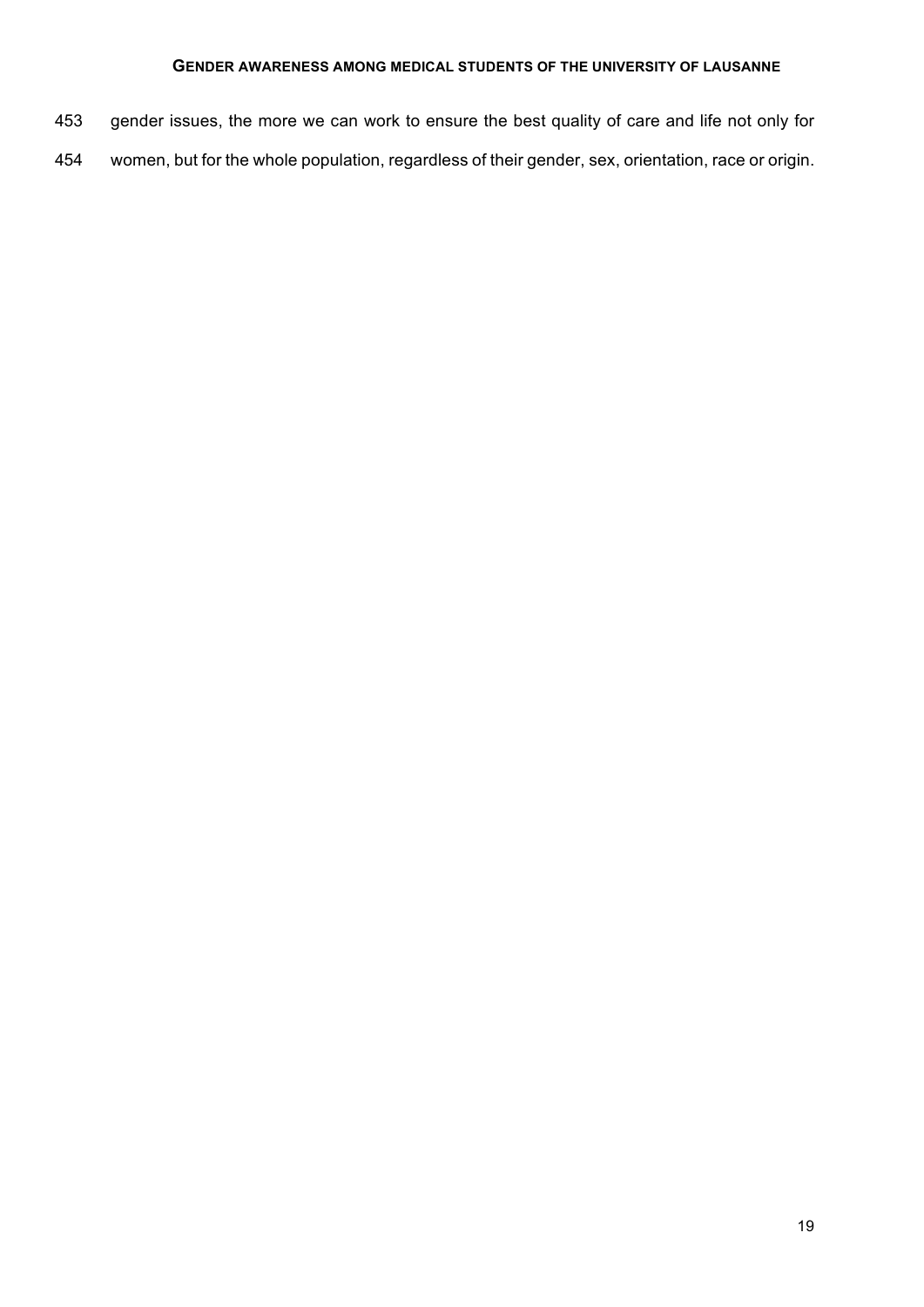## **References**

- [1] L. Doyal, "Sex, gender, and health: the need for a new approach.," *BMJ*, vol. 323, pp. 1061–3, 2001.
- [2] P. Verdonk, Y. W. M. Benschop, H. C. J. M. De Haes, and T. L. M. Lagro-Janssen, "From gender bias to gender awareness in medical education," *Adv. Heal. Sci. Educ.*, vol. 14, no. 1, pp. 135–152, 2009.
- [3] K. Hamberg, "Gender bias in medicine.," *Womens. Health (Lond. Engl).*, vol. 4, no. 3, pp. 237– 243, May 2008.
- [4] G. Risberg, K. Hamberg, and E. E. Johansson, "Gender awareness among physicians The effect of specialty and gender. A study of teachers at a Swedish medical school," *BMC Med. Educ.*, vol. 3, pp. 1–9, 2003.
- [5] P. Verdonk, Y. W. M. Benschop, H. C. J. M. De Haes, and T. L. M. Lagro-Janssen, "Medical Students' Gender Awareness," *Sex Roles*, vol. 58, no. 3–4, pp. 222–234, 2008.
- 468 [6] V. Regitz-Zagrosek, "[Gender and cardiovascular diseases : Why we need gender medicine].," *Internist (Berl).*, vol. 58, no. 4, pp. 336–343, Apr. 2017.
- 470 [7] V. Regitz-Zagrosek, "Sex and gender differences in symptoms of myocardial ischaemia," *European Heart Journal*, vol. 32, no. 24. pp. 3064–3066, 2011.
- [8] S. Khosla, S. Amin, and E. Orwoll, "Osteoporosis in men," *Endocrine Reviews*, vol. 29, no. 4. pp. 441–464, 2008.
- [9] J. Andersson, P. Verdonk, E. E. Johansson, T. Lagro-Janssen, and K. Hamberg, "Comparing gender awareness in Dutch and Swedish first-year medical students - Results from a questionaire," *BMC Med. Educ.*, vol. 12, no. 1, 2012.
- [10] R. W. Connell, "Gender. Cambridge: Polity," 2002.
- 478 [11] G. Filardo, B. Da Graca, D. M. Sass, B. D. Pollock, E. B. Smith, and M. A. M. Martinez, "Trends and comparison of female first authorship in high impact medical journals: Observational study (1994-2014)," *BMJ (Online)*, vol. 352. 2016.
- [12] L. Doyal, "Sex and Gender: The Challenges for Epidemiologists," *Int. J. Heal. Serv.*, vol. 33, no. 3, pp. 569–579, 2003.
- [13] C. Fussinger, *Intégrer le genre dans la formation médicale prégraduée: peut-on transférer l'expérience néerlandaise sur sol suisse?: étude exploratoire menée au sein de l'École de médecine de l'Université de Lausanne (FBM/UNIL) pour l'année académique 2009-2010*. Département universitaire de médecine et de santé communautaires, 2011.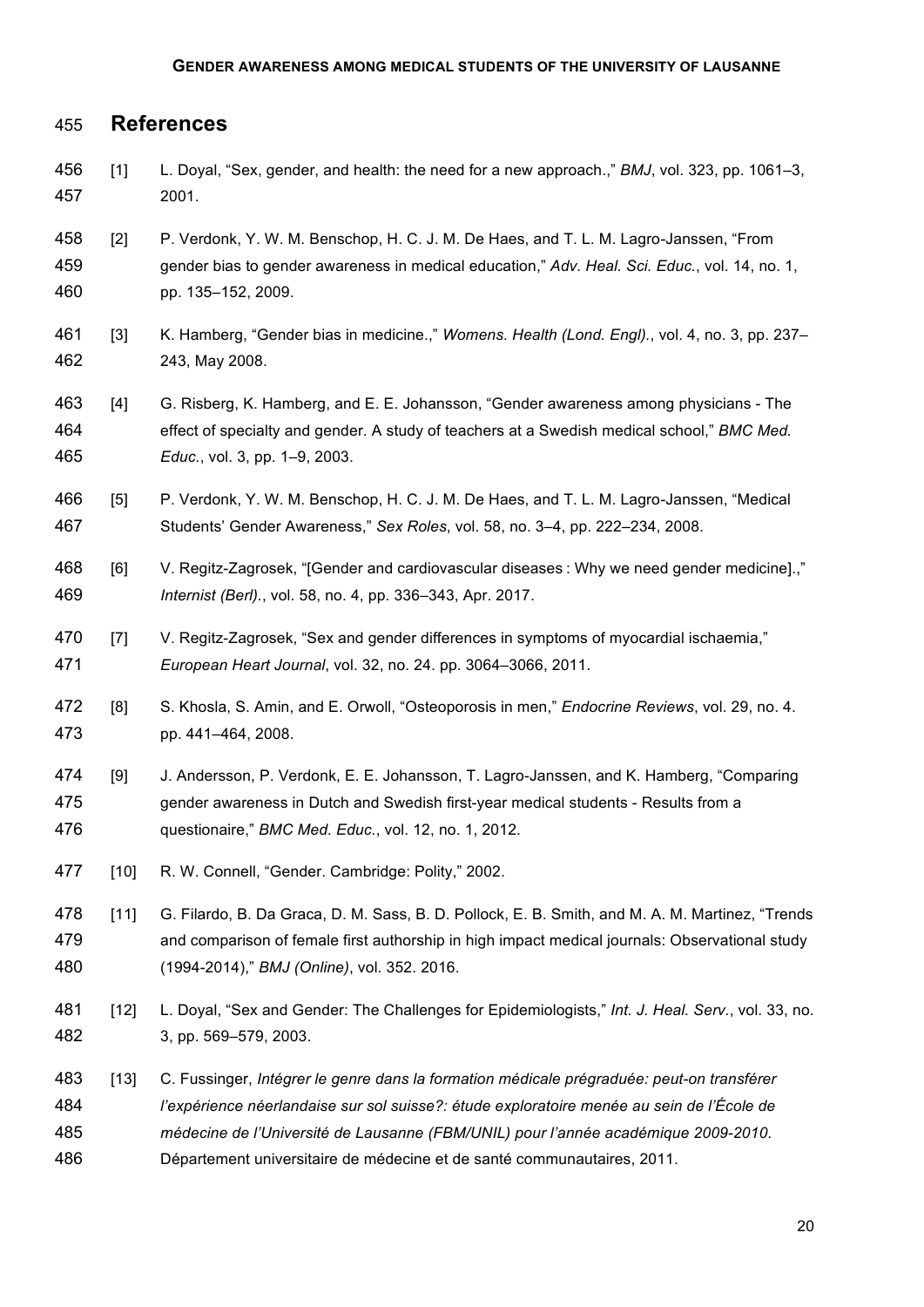- 487 [14] P. Verdonk, Y. Benschop, H. de Haes, L. Mans, and T. Lagro-Janssen, "Should you turn this into a complete gender matter?' Gender mainstreaming in medical education," *Gend. Educ.*, vol. 21, no. 6, pp. 703–719, 2009.
- 490 [15] K. Hamberg, G. Risberg, E. E. Johansson, and G. Westman, "Gender Bias in Physicians'
- Management of Neck Pain: A Study of the Answers in a Swedish National Examination," *J. Womens. Health Gend. Based. Med.*, vol. 11, no. 7, pp. 653–666, 2002.
- [16] L. LeResche, "Defining gender disparities in pain management," *Clinical Orthopaedics and Related Research*, vol. 469, no. 7. pp. 1871–1877, 2011.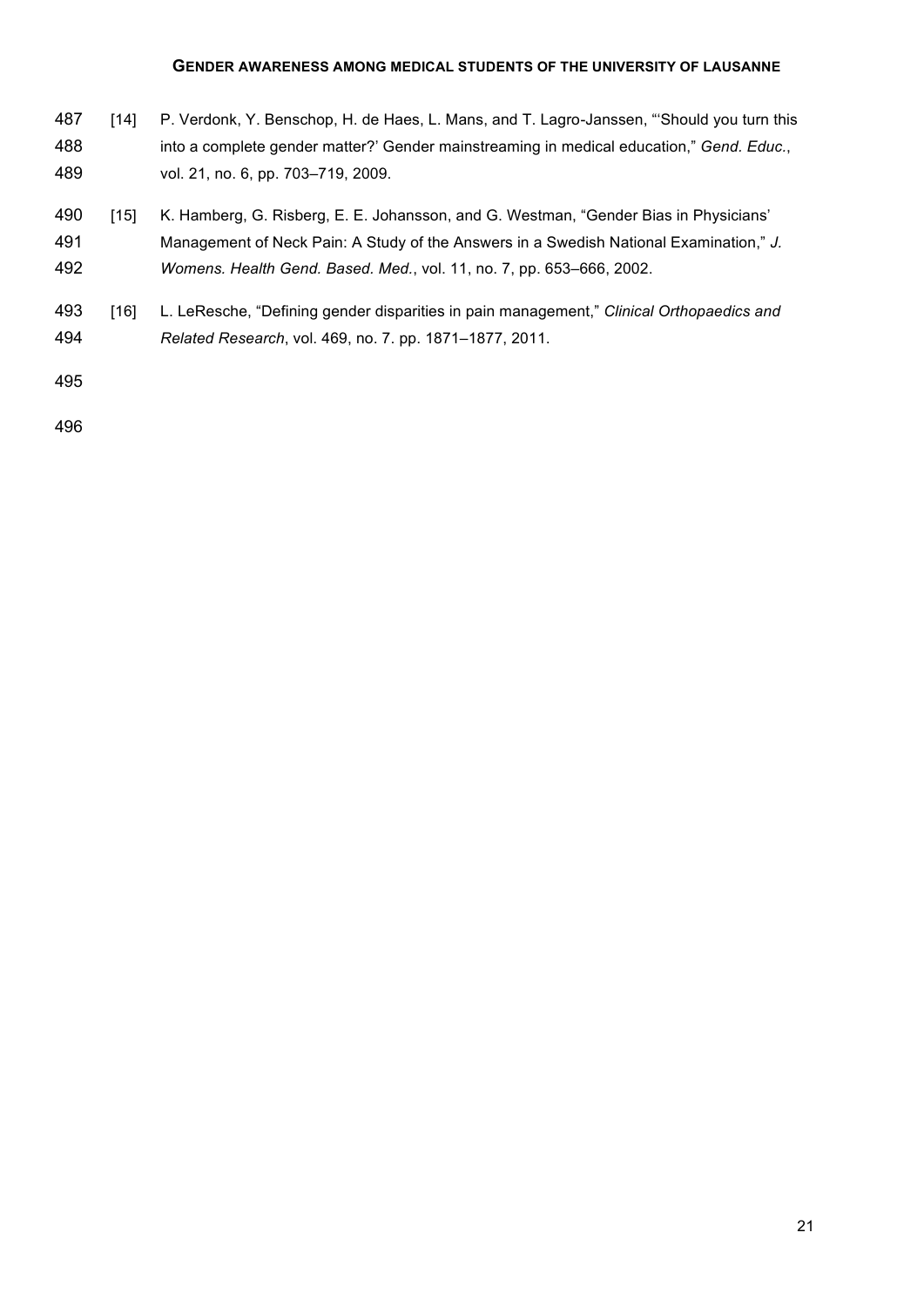# Tables et figures

 **Figure 1:** predicted mean subscales according to the linear model, with student's age and sex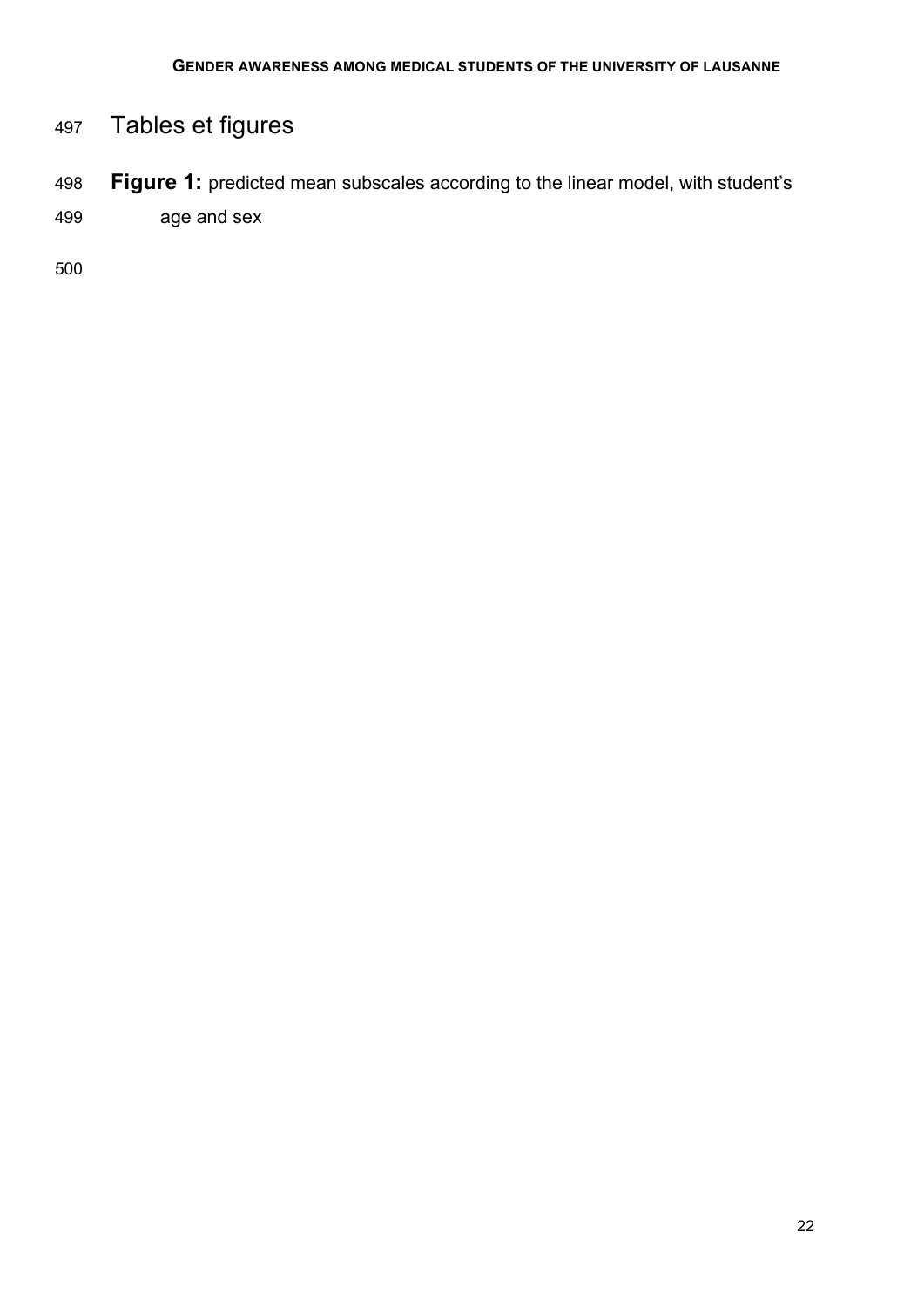**Table 1:** number of participants stratified by gender and years of education, with total number of students registered in Autumn 2016 in the University of Lausanne in parentheses

- 
- 

|              |              |              | <b>Total</b> |               |            |
|--------------|--------------|--------------|--------------|---------------|------------|
|              | Number of    | Number of    | number       |               |            |
|              | male         | female       | οf           |               |            |
|              | participants | participants | participants |               | Percentage |
|              | (male        | (female      | (total       |               | of female  |
| Year         | students     | students     | number       | Participation | students   |
| of study     | in total)    | in total)    | of students) | rate in %     | in total   |
| 1            | 20 (200)     | 74 (468)     | $95*(668)$   | 14.20%        | 70%        |
| 2            | 29 (103)     | 43 (135)     | 72 (238)     | 30.20%        | 56.70%     |
| 3            | 27 (84)      | 35 (110)     | 62 (194)     | 31.90%        | 56.70%     |
| 4            | 23 (82)      | 33 (122)     | 56 (204)     | 27.40%        | 59.80%     |
| 5            | 39 (90)      | 28 (95)      | 67 (185)     | 36.20%        | 51.40%     |
| 6            | 12(68)       | 32(121)      | 44 (189)     | 23.20%        | 64%        |
| <b>Total</b> | 150 (627)    | 245 (1051)   | 396 (1678)   | 23.60%        | 62.60%     |

\* Retrait du participant de catégorie "autre"

| 505<br>506<br>507<br>508<br>509<br>510 |             | <b>Table 2: mean subscores stratified by sex</b> |      |                     |
|----------------------------------------|-------------|--------------------------------------------------|------|---------------------|
| 511                                    |             | Women                                            | Men  | p of the difference |
| 512                                    | <b>GS</b>   | 3.62                                             | 3.70 | 0.270               |
| 513                                    | <b>GRIP</b> | 1.83                                             | 2.07 | < 0.001             |
| 514                                    | <b>GRID</b> | 2.10                                             | 2.13 | 0.758               |
| 515                                    |             |                                                  |      |                     |
| 516                                    |             |                                                  |      |                     |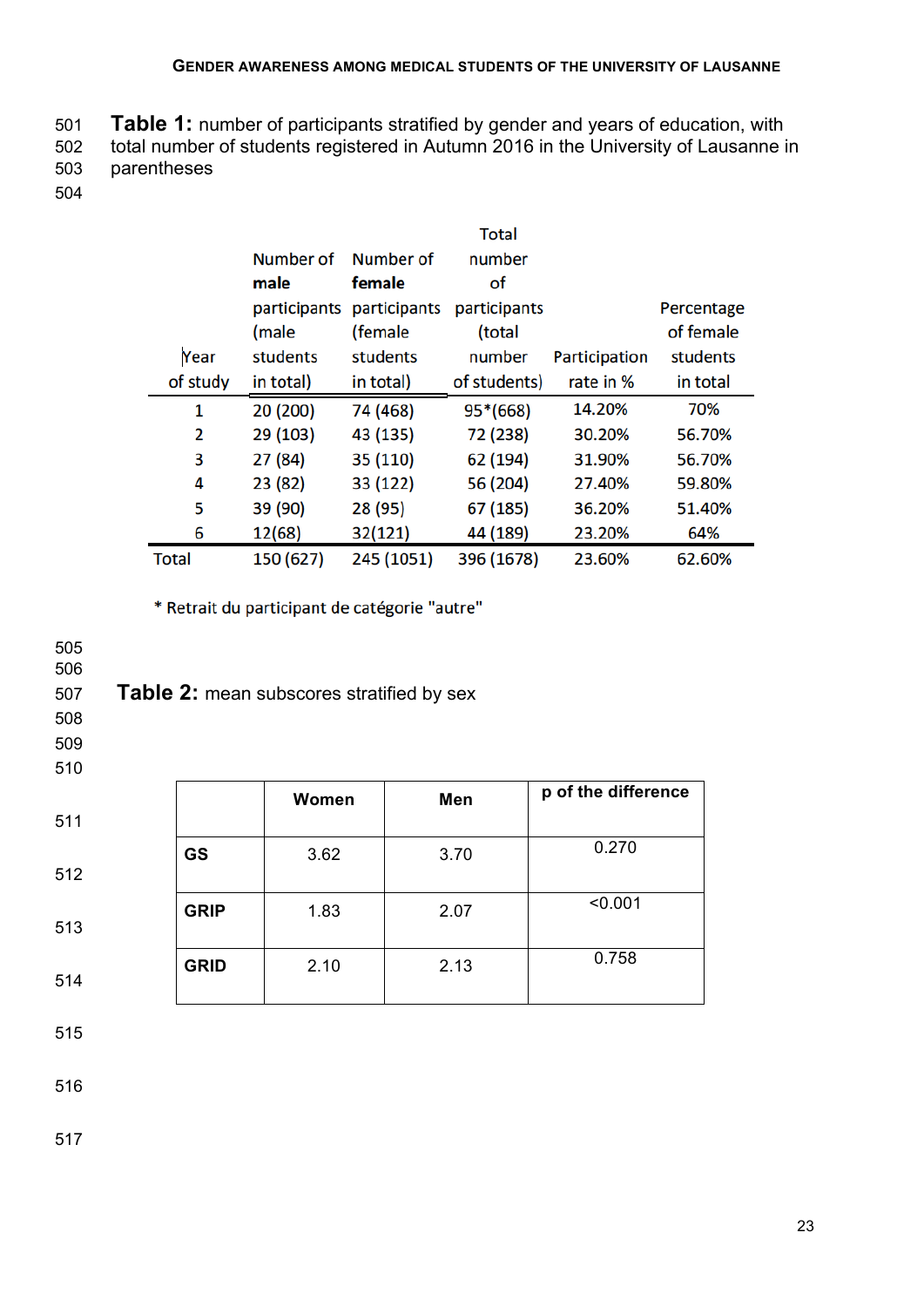| 518 | <b>Table 3:</b> linear model with student sex and age (interactions have been tested but |
|-----|------------------------------------------------------------------------------------------|
| 519 | they are not significant)                                                                |

520

| 521 |             |                     |                     |                       |
|-----|-------------|---------------------|---------------------|-----------------------|
|     |             | Sex (Men)           | Age                 | Age <sup>2</sup>      |
| 522 |             |                     |                     |                       |
|     | <b>GS</b>   | 0.005(0.942)        | $0.80$ (< $0.001$ ) | $-0.02$ ( $< 0.001$ ) |
| 523 |             |                     |                     |                       |
|     | <b>GRIP</b> | $0.27$ (< $0.001$ ) | $-0.03(0.035)$      | ۰                     |
| 524 |             |                     |                     |                       |
|     | <b>GRID</b> | 0.06(0.472)         | $-0.04(0.024)$      |                       |
| 525 |             |                     |                     |                       |

- 
- 526
- 527

## 528 **Table 4:** mean subscores for the three universities where NGAMS was distributed

- 529
- 530

|                            | Radboud<br>University <sup>4</sup><br><b>Netherlands</b> |                             |                               | Umeå<br>University <sup>5</sup><br>Sweden |                               | Lausanne<br><b>University</b><br>Switzerland |
|----------------------------|----------------------------------------------------------|-----------------------------|-------------------------------|-------------------------------------------|-------------------------------|----------------------------------------------|
|                            | Female<br>students<br>(n=428)                            | Male<br>students<br>(n=188) | Female<br>students<br>(n=259) | Male<br>students<br>(n=221)               | Female<br>students<br>(n=245) | Male<br>students<br>(n=150)                  |
| <b>GS</b>                  | 3.43                                                     | 3.43                        | 3.37                          | 3.30                                      | 3.62                          | 3.70                                         |
| <b>GRIP</b><br><b>GRID</b> | 2.27<br>2.43                                             | 2.52<br>2.44                | 1.70<br>2.00                  | 1.96<br>2.07                              | 1.83<br>2.10                  | 2.07<br>2.13                                 |
|                            |                                                          |                             |                               |                                           |                               |                                              |

531

532

<sup>45</sup> Results exported from the article: J. Andersson, P. Verdonk, E. E. Johansson, T. Lagro-Janssen, and K. Hamberg, "Comparing gender awareness in Dutch and Swedish first-year medical students - Results from a questionaire," *BMC Med. Educ.*, vol. 12, no. 1, 2012.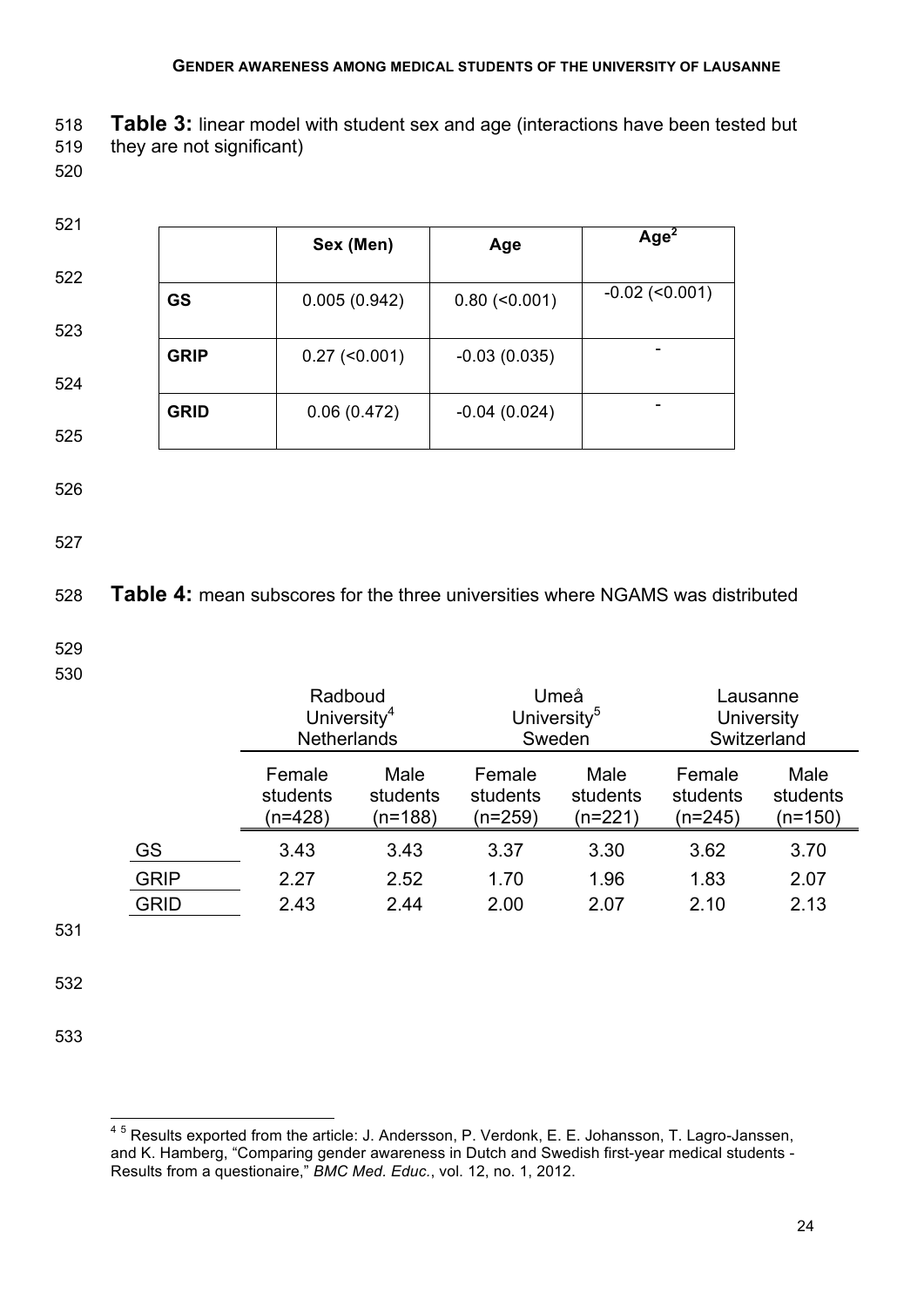534

## 535 **Supplementary table 1**

536

# **Nijmegen Gender Awareness in Medicine Scale (N-GAMS)**

**Translated from the dutch version** 

## **GS : Gender sensitivity**

| GS1             | Tenir compte des différences entre homme et femme engendre l'inégalité dans la prise en charge                                                                       |
|-----------------|----------------------------------------------------------------------------------------------------------------------------------------------------------------------|
| GS <sub>2</sub> | La connaissance des différences de genre homme/femme en bonne santé et en situation de maladie<br>améliore pour les médecins la qualité de prise en charge           |
| GS3             | Les médecins doivent tenir compte uniquement des différences biologiques entre hommes et femmes                                                                      |
| GS4             | En ce qui concerne les affections non spécifiques au sexe, le sexe et/ou le genre du patient n'a aucune<br>importance                                                |
| GS5             | Un médecin doit s'en tenir autant que possible aux aspects médicaux des symptômes des hommes et des<br>femmes                                                        |
| GS6             | Les médecins n'ont pas besoin de connaître quoi que ce soit de la vie personnelle des hommes et des<br>femmes pour dispenser des soins médicaux                      |
| GS7             | Les différences entre médecins hommes et médecins femmes sont trop faibles pour avoir de l'importance                                                                |
| GS8             | C'est précisément parce que les hommes et les femmes sont différents que les médecins doivent traiter<br>tout le monde de la même façon                              |
| GS9             | Les médecins qui tiennent compte des différences de genre ne s'occupent pas des problèmes importants                                                                 |
| <b>GS10</b>     | Dans le cadre de la communication avec les patients, le fait que le patient soit un homme ou une femme<br>n'a aucune importance pour un médecin                      |
| <b>GS11</b>     | Dans le cadre de la communication avec les patients, peu importe que le médecin traitant soit un homme<br>ou femme                                                   |
| <b>GS12</b>     | Les différences entre les patients de sexe masculin et les patients de sexe féminin sont tellement faibles<br>que les médecins peuvent difficilement en tenir compte |
| GS13            | Pour un traitement efficace, les médecins doivent tenir compte des différences de genre en ce qui<br>concerne le déroulement et les conséquences de la maladie       |
| <b>GS14</b>     | Il n'est pas nécessaire de considérer les différences de genre des patients lors de la description de leurs<br>plaintes                                              |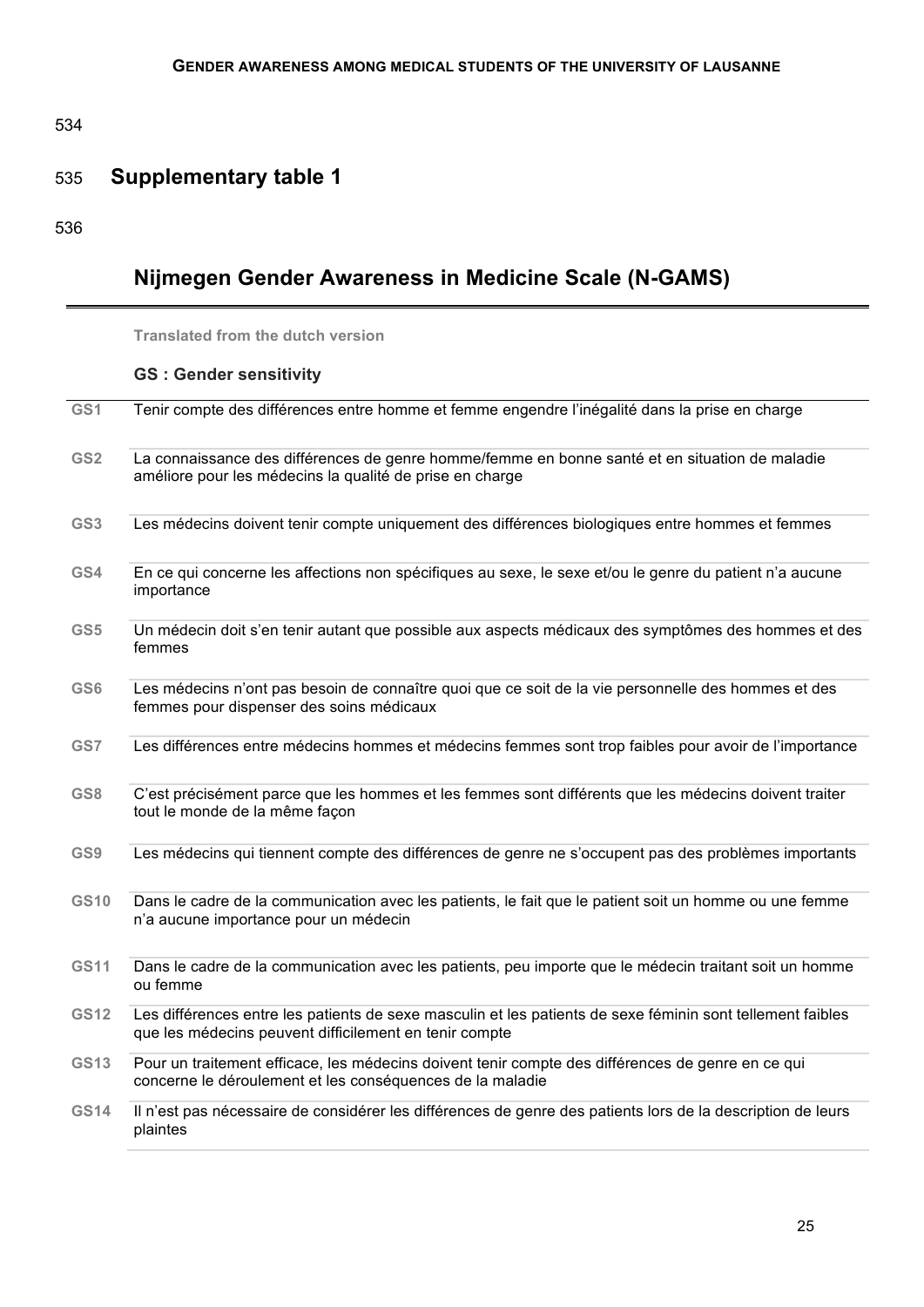#### **GRIP: Gender role ideology towards patients**

- **GRIP1** Les patients de sexe masculin comprennent mieux la façon de travailler des médecins que les patients de sexe féminin
- **GRIP2** Les patients de sexe féminin ont des attentes déraisonnables de la part des médecins en comparaison avec les patients de sexe masculin
- **GRIP3** Les femmes ont plus tendance que les hommes à aborder des thèmes avec le médecin qui n'ont pas leur place dans un cabinet de consultation
- **GRIP4** Les femmes attendent plus de soutien affectif que les hommes de la part des médecins
- **GRIP5** Les patients de sexe masculin sont moins exigeants que les patientes de sexe féminin
- **GRIP6** Les femmes ont plus recours aux services de santé que nécessaire
- **GRIP7** Les hommes ne vont pas consulter un médecin pour des problèmes de santé mineurs
- **GRIP8** Des affections médicalement inexplicables se manifestent chez les femmes parce qu'elles sont trop préoccupées par leur santé
- **GRIP9** Les patientes de sexe féminin se plaignent de leur santé parce qu'elles exigent plus d'attention que les patients de sexe masculin
- **GRIP1 0** Il est plus facile de déceler la cause des symptômes chez les hommes parce qu'ils disent directement de quoi il s'agit
- **GRIP1 1** Les hommes font plus souvent appel aux services de santé pour des problèmes qu'ils auraient pu prévenir

#### **GRID: Gender role ideology toward doctors**

| GRID1             | Les médecins de sexe masculin attachent trop d'importance aux aspects techniques de la médecine en<br>comparaison avec les médecins de sexe féminin |
|-------------------|-----------------------------------------------------------------------------------------------------------------------------------------------------|
| GRID <sub>2</sub> | Les médecins de sexe féminin consacrent beaucoup trop de temps à leur consultation en comparaison<br>avec les médecins de sexe masculin             |
| GRID <sub>3</sub> | Les médecins de sexe masculin sont plus efficaces que les médecins de sexe féminin                                                                  |
| GRID4             | Les médecins de sexe féminin ont plus d'empathie que les médecins de sexe masculin                                                                  |
| GRID <sub>5</sub> | Les médecins de sexe féminin tiennent beaucoup trop compte de la vie personnelle du patient                                                         |
| <b>GRID6</b>      | Les médecins de sexe masculin sont plus capables d'assumer leur travail que les médecins de sexe<br>féminin                                         |
| GRID7             | Les médecins de sexe féminin sont trop impliquées émotionnellement avec leurs patients                                                              |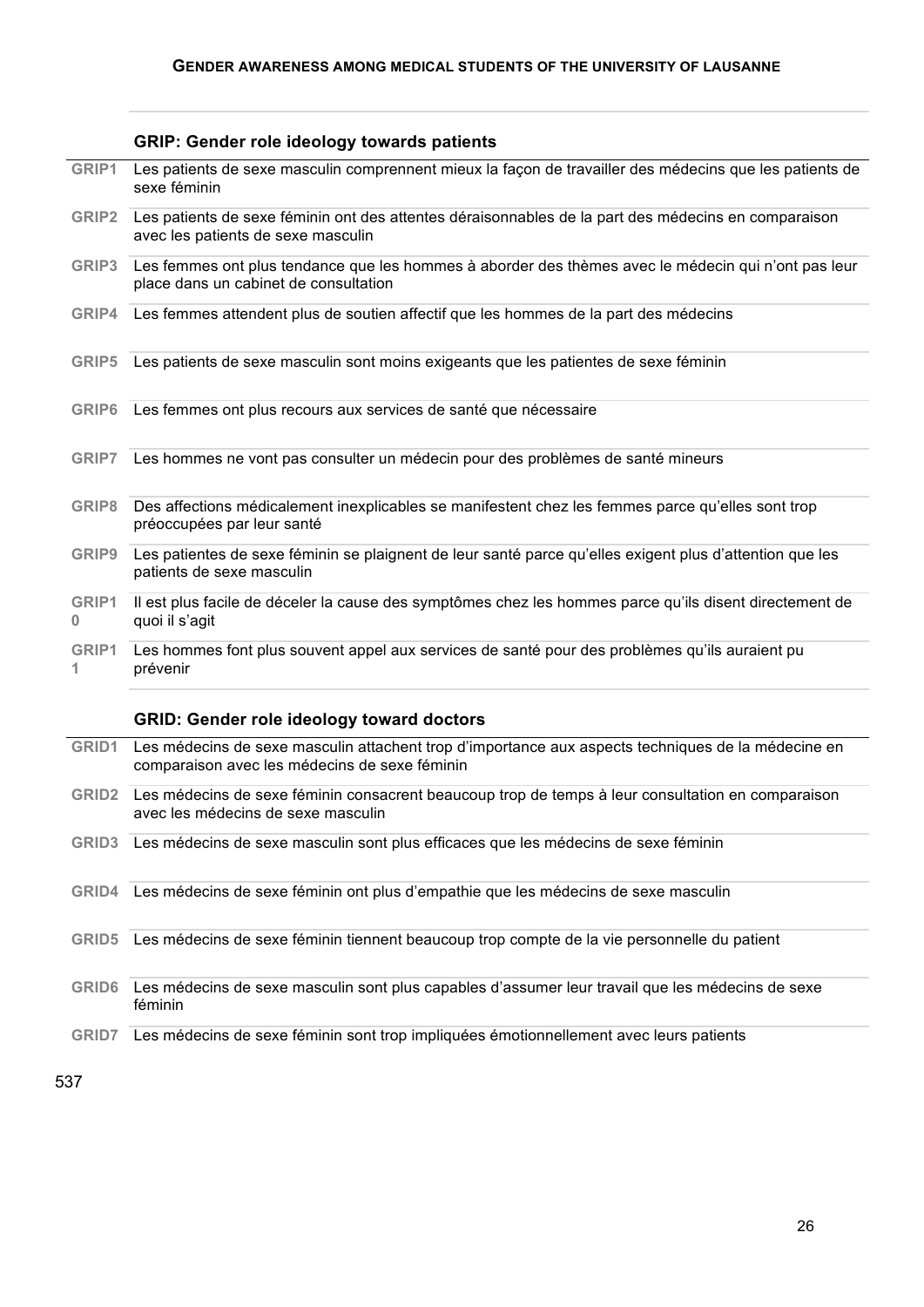## **Supplementary table 2**

# **Clinical case of ankle sprain as presented to students**

\*via the survey website www.socrative.com

Madame Patricia Aebi est une femme de 49 ans en bonne santé habituelle, conseillère en assurance. Elle vous consulte, car elle présente une douleur au niveau de la cheville droite suite à une chute il y a 2 jours en descendant les escaliers (a raté une marche). Elle a consulté aux urgences dans une permanence de la ville où un examen clinique a été effectué et une radiographie de la cheville qui n'a pas montré de fracture. On lui a dit qu'elle avait une entorse et elle ressort avec un traitement antalgique et des béquilles.

Elle vous reconsulte 48h plus tard en vous disant que les douleurs sont insupportables malgré le traitement de paracétamol (2g/j) et d'AINS (Ibuprofène 400 mg 3x/j).

A l'examen clinique elle arrive à poser le pied mais la marche est douloureuse. Il y a une forte tuméfaction péri-malléolaire externe et une douleur diffuse à la palpation de la région malléolaire externe. La partie postérieure du péroné n'est pas particulièrement sensible à la

Monsieur Patrick Aebi est un homme de 49 ans en bonne santé habituelle, conseiller en assurance. Il vous consulte, car il présente une douleur au niveau de la cheville droite suite à une chute il y a 2 jours en descendant les escaliers (a raté une marche). Il a consulté aux urgences dans une permanence de la ville où un examen clinique a été effectué et une radiographie de la cheville qui n'a pas montré de fracture. On lui a dit qu'il avait une entorse et il ressort avec un traitement antalgique et des béquilles.

Il vous reconsulte 48h plus tard en vous disant que les douleurs sont insupportables malgré le traitement de paracétamol (2g/j) et d'AINS (Ibuprofene 400 mg 3x/j).

A l'examen clinique il arrive à poser le pied mais la marche est douloureuse. Il y a une forte tuméfaction péri-malléolaire externe et une douleur diffuse à la palpation de la région malléolaire externe. La partie postérieure du péroné n'est pas particulièrement sensible à la palpation, ni la région naviculaire. Le reste de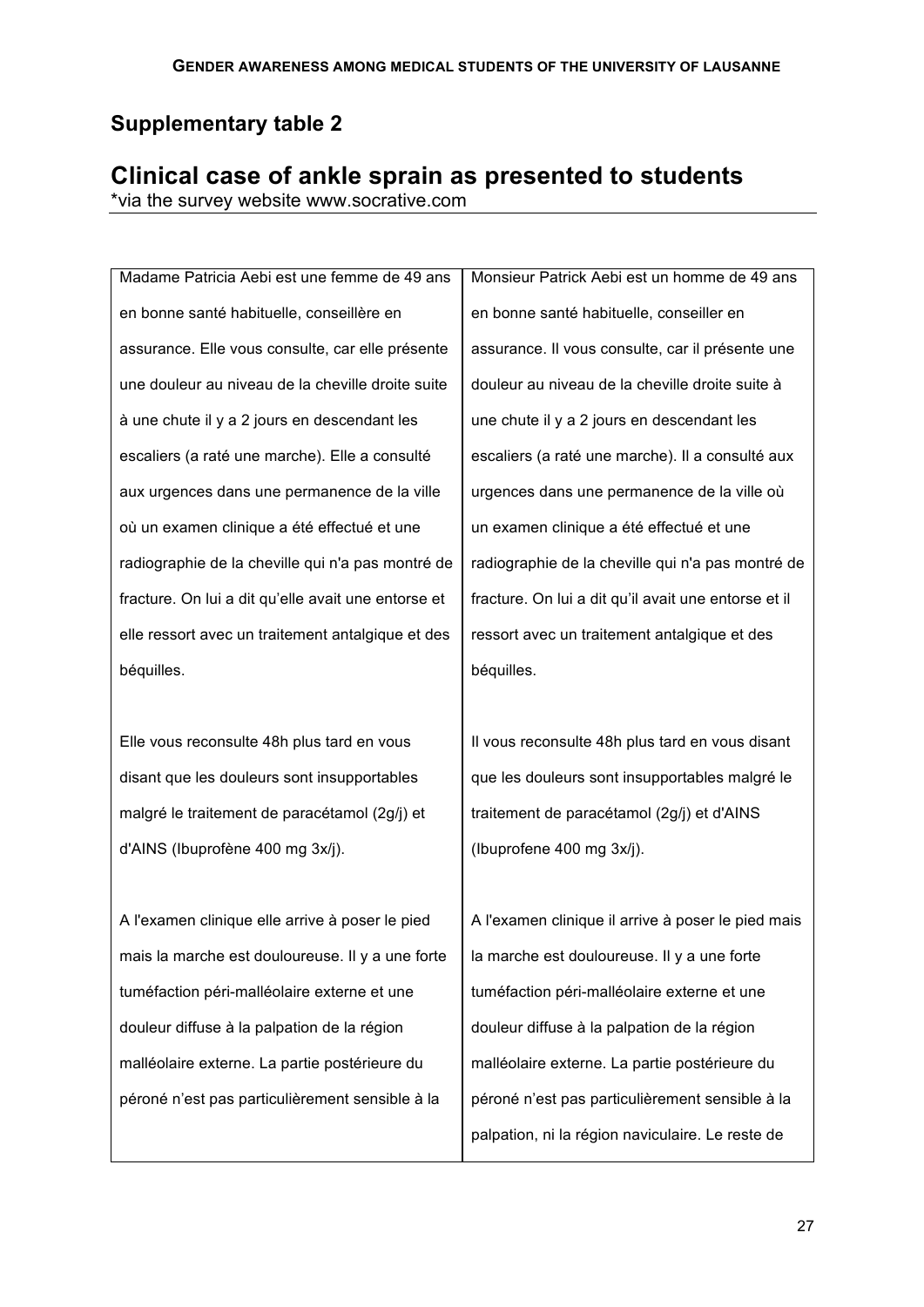| palpation, ni la région naviculaire. Le reste de                                                    | l'examen est sans particularité.                                                                 |  |
|-----------------------------------------------------------------------------------------------------|--------------------------------------------------------------------------------------------------|--|
| l'examen est sans particularité.                                                                    |                                                                                                  |  |
|                                                                                                     | Que faites-vous? (ne cocher qu'une seule                                                         |  |
|                                                                                                     | réponse)                                                                                         |  |
| Que faites-vous? (ne cocher qu'une seule                                                            |                                                                                                  |  |
| réponse)                                                                                            |                                                                                                  |  |
|                                                                                                     |                                                                                                  |  |
| $\bullet$                                                                                           | Vous refaites une radiographie de la cheville pour exclure une fracture (les radios faites à la  |  |
| permanence sont introuvables).                                                                      | Vous rassurez le la patient e en lui expliquant qu'il faut attendre plusieurs jours pour que les |  |
| médicaments soient efficaces.                                                                       |                                                                                                  |  |
| Vous êtes inquiet-ète et le la référez rapidement à votre collègue orthopédiste pour un 2e<br>avis. |                                                                                                  |  |
| un traitement assez fort.                                                                           | Vous lui suggérez de prendre un peu plus d'anti-douleurs, il elle n'a probablement pas reçu      |  |
|                                                                                                     |                                                                                                  |  |